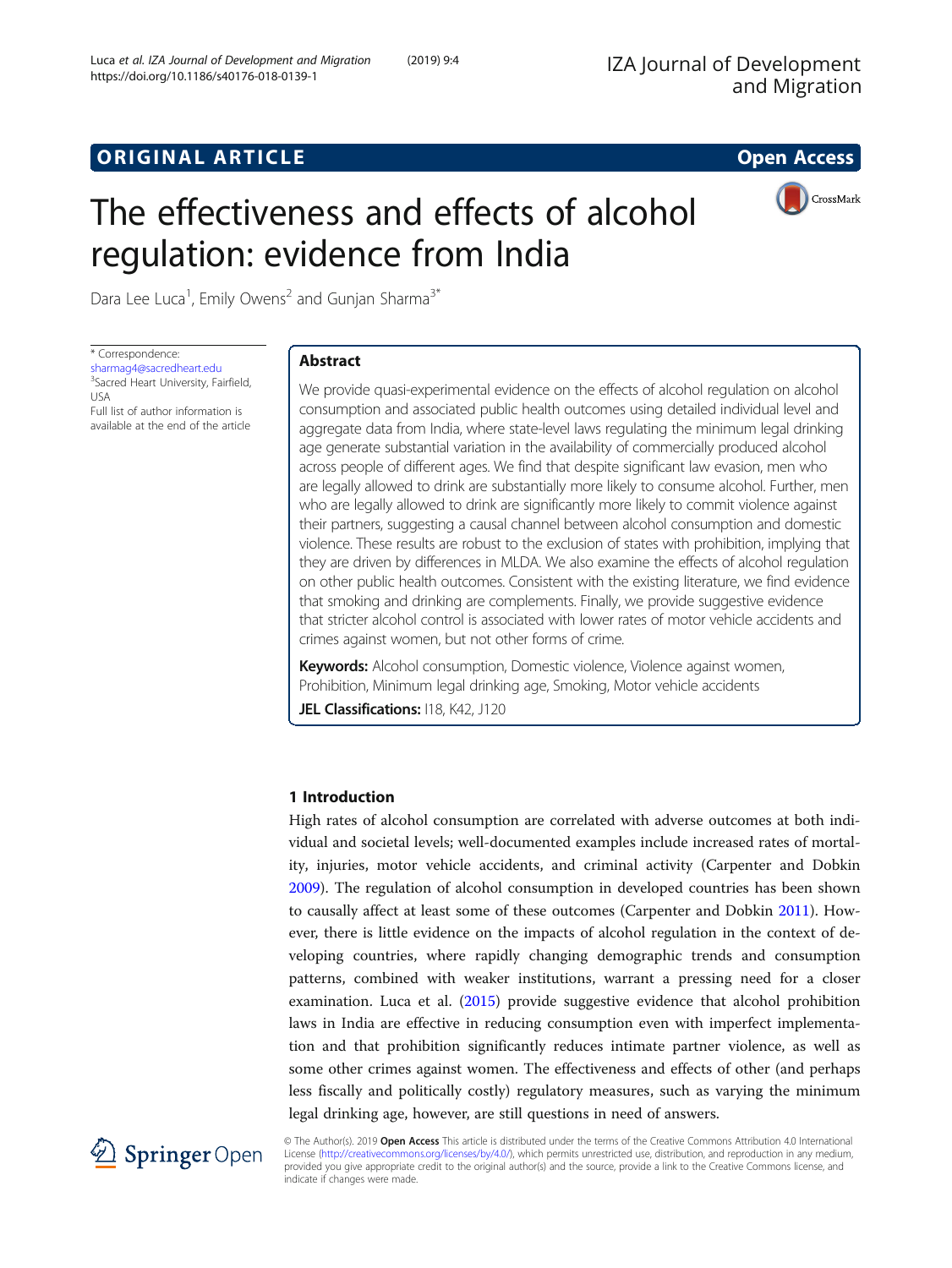In this paper, we combine a newly collected set of alcohol regulations—minimum legal drinking age and prohibition status—across states in India to assess their effects on important public health outcomes, including domestic violence, alcohol and tobacco consumption, motor vehicle accidents, and crime. India provides a unique setting to study this question, as it is one of the few countries in the world where there is considerable spatial and temporal variation in alcohol regulation policies across states. A number of states prohibit alcohol consumption altogether, and in others, the minimum legal drinking age (MLDA) varies from 18 to 25 years old. In contrast, previous studies in Western countries have relied on narrower bands of MLDAs: 21 in the USA, 18 or 19 in Canada, 18 in Mexico, or 16 to 18 in Europe (Carpenter and Dobkin [2011\)](#page-24-0). This wider variation allows us to better isolate the impact of the alcohol regulation from the effect of biological aging or other policy factors.

Further, as in many recently developed and developing countries, Indian alcohol policies are still in flux. For example, the state of Mizoram removed prohibition in 2014, the state of Kerela started phasing in prohibition in the same year, and the state of Bihar began enforcing prohibition in 2016. In addition, high-profile cases of drunken driving, murders, and violence against women in India have recently received worldwide attention, with the popular narrative focusing on alcohol consumption and the need for policy interventions. These findings are also relevant for the USA and the developed world, where there has been increasing scrutiny on the connection between drinking and sexual violence, most recently focusing on college campuses (Sampson [2002](#page-25-0)).<sup>1</sup>

Using micro-level survey data, we first attempt to establish a first-stage relationship between alcohol regulation and consumption in the Indian context. Estimates of this relationship are per se important given the lack of research on the impact of alcohol regulation in the context of developing countries, where costs of alcohol use are arguably larger.2 There is also evidence that easily evaded state-level regulations are less effective at reducing alcohol consumption (Dills and Miron [2004;](#page-24-0) Lovenheim and Slemrod [2010](#page-25-0)). It follows that an important question facing policy makers in developing countries is whether government regulation is effective at all, particularly in the presence of strong black markets and perceived weaker rule of law relative to the USA or Canada (Allen et al. [2008\)](#page-24-0).

Our data confirm that a large fraction of men under the legal drinking age consume alcohol. In spite of non-trivial law evasion, however, by comparing the prevalence of alcohol consumption among men above and below the drinking age in the same state, and men of the same age across states with different age restrictions governing alcohol sales, we find that regulations reducing access to alcohol are associated with substantive reductions in the consumption of the good in question. Indeed, our results demonstrate while legal access does not determine alcohol consumption absolutely, it does significantly affect the likelihood of alcohol consumption—men who are of legal drinking age are almost 30% more likely to drink alcohol, which is quite similar to results found in developed countries (e.g., Carpenter and Dobkin [2010\)](#page-24-0). Further, we show that being of legal drinking age is positively linked to smoking, which is consistent with existing literature from developed country settings that drinking and smoking are complements (Decker and Schwartz [2000;](#page-24-0) Dee [1999](#page-24-0)).

We then demonstrate that husbands who are legally allowed to drink are both substantially more likely to consume alcohol and commit domestic violence against their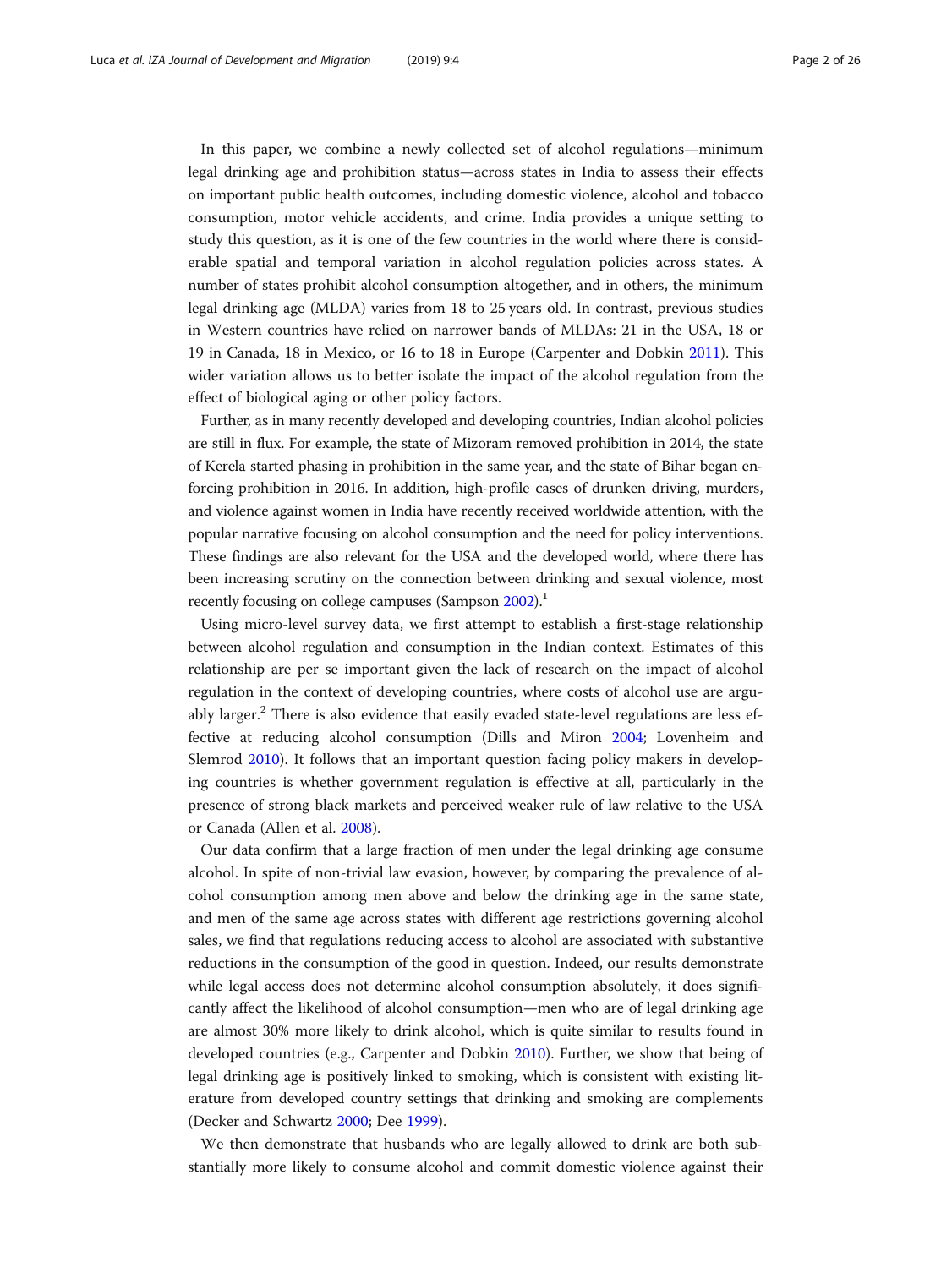partners. The results are robust to controlling for a rich set of individual-level characteristics and both observed and unobserved state-level variation. According to a study conducted by the World Health Organization, a third of violent husbands drink, and most of the violence takes place during intoxication. In the USA, close to 40% of police calls for domestic violence involve alcohol (McClelland and Teplin [2001](#page-25-0)). Studies of partner violence episodes also indicate that episodes are more severe when the man has been drinking (Leonard and Quigley [1999;](#page-25-0) McKinney et al. [2010](#page-25-0)). However, previous studies have found it difficult to disentangle the effects of alcohol consumption from unobserved risk factors that may be both correlated with drinking and violent behaviors. Using exogenous state variation in alcohol regulation, our results provide evidence that drinking may be a causal factor in domestic violence. Our results are robust to the exclusion of dry states (those with a complete prohibition on the consumption of alcohol). Thus, the causal link between alcohol consumption and domestic violence is prevalent in states with MLDA ranging from 18 to 25. To the extent that a substantively important causal relationship between alcohol consumption and domestic violence exists, alcohol regulation is a potentially promising lever that policy makers could use to reduce violence against women.

We then look at the effects of alcohol control on various public health outcomes using state-year panel data in 16 states between 1980 and 2010 that may be affected by alcohol regulation. Consistent with our analysis using individual-level data, our results using state-year panel data suggest that policies restricting alcohol access may have a secondary social benefit of reducing some forms of violence against women, including molestation, sexual harassment, and cruelty by husband and relatives. At the same time, changes in the MLDA do not appear to be associated with reductions in criminal behavior more broadly. We find suggestive evidence that stricter regulation is associated with lower fatalities rates from motor vehicle accidents and alcohol consumption, but also deaths due to consuming spurious liquor (alcohol that is produced illicitly).

The paper proceeds as follows: in Section 2, we characterize the cultural context and evolution of alcohol consumption and alcohol regulation. We describe how we measure these changes in Section [3](#page-4-0). We present our general empirical strategy in Section [4](#page-7-0), followed by our individual-level and state-panel results in Section [5](#page-10-0). Section [6](#page-17-0) concludes.

#### 2 Institutional setting: cultural and legal attitudes towards alcohol in India

Compared to the USA, Canada, and the UK, Indian state government regulations provide a compelling large-scale social policy "experiment" in which to examine the consequences of alcohol regulation. The range of alcohol policies vary substantially both across Indian states and within states over time, which we were able to document 19 of the 29 Indian states, where roughly 90% of the 2001 Indian population lives. Between 1980 and 2008, the time frame for our analysis, the MLDA ranged from 18 to 25 years across the country, and some states had blanket prohibition policies. In addition, we identified six states that changed their MLDA at least once; Bihar increased its MLDA from 18 to 21 in 1985, and Tamil Nadu repealed prohibition and enacted an 18-year-old MLDA in 1990, then subsequently increased it to 21 in 2005. Andhra Pradesh and Haryana both enacted prohibitionary policies in 1995 (the MLDA in Andhra Pradesh had been 21, and 25 in Haryana) only to later repeal them in 1998 and 1999.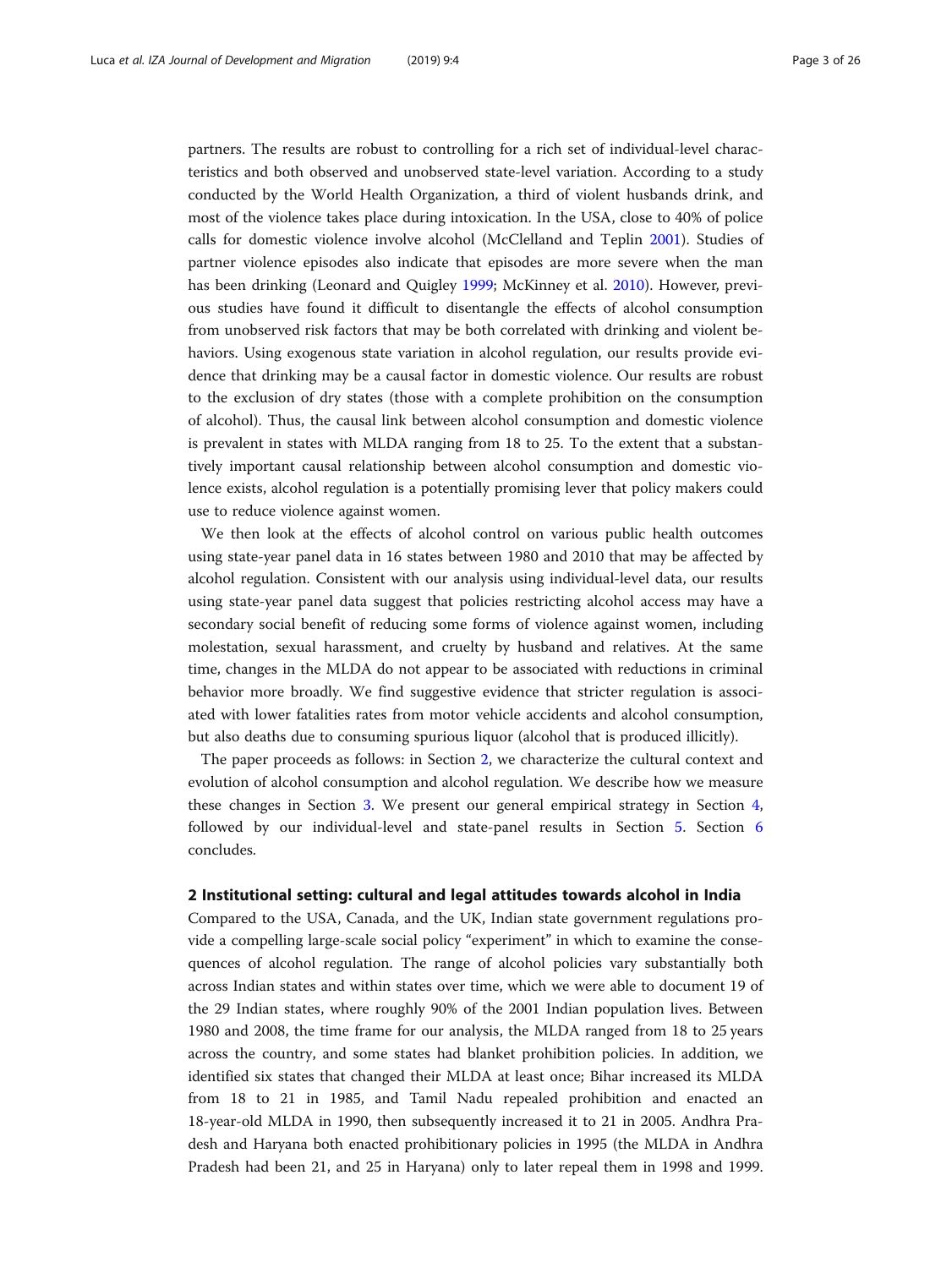Maharashtra lowered its MLDA to 21 from 25 for 1 year (2005), and Orissa supplanted its 21-year-old MLDA with blanket prohibition in 1994 and 1995.

Several features of Indian society are responsible for these variations in alcohol regulations. Compared to opium and marijuana, alcohol is a relatively less popular intoxicant in India until colonial rule. At the same time that British occupation promoted alcohol use, British MP William S. Caine founded the first prohibitionary organization, the Anglo-Indian Temperance Association (AITA), in 1888. The Indian temperance movement gained considerable strength during the 1920s, such that it led to a considerable decrial of alcohol and its derivatives. The success of the AITA, combined with religious diktats denouncing the sin of intoxication, resulted in a substantial increase in the taxation of such products, with a view to decrease their consumption (Hardiman [2006](#page-25-0)). The agitation which led to the most decisive political action on the issue was the Gandhian movement; during the struggle for independence in the1940s, temperance came to be closely associated with nationalism. Alcohol consumption was seen as a "Western evil" which distracted the people from their quest for independence (Blocker et al. [2003\)](#page-24-0).

Upon Independence in 1947, temperance was enshrined in Article 47 of the Constitution of India, as a part of the Directive Principles of State Policy, which reads "The State shall regard the raising of the level of nutrition and the standard of living of its people." The prejudice against alcohol remains in modern society, and alcohol is rarely served at any important events (Mohan et al. [2001\)](#page-25-0). Alcohol is also primarily consumed by males; female alcohol consumption is generally uncommon, and alcohol consumption by women outside the home (e.g., in bars or restaurants) is particularly taboo (Benegal et al. [2005\)](#page-24-0).

Upon Independence, Indian states were granted control over policies regulating sales and consumption of alcohol.<sup>3</sup> Similar to in the USA, variation in alcohol regulation is partly driven by a demand for revenue by individual state governments. Where it is legal, alcohol is taxed heavily at the state level, and Indian states derive around a fifth of their revenue from alcohol taxation—the second largest single source of government funding after sales taxes (Saxena [1999](#page-25-0)). Moreover, there is a long history in India of a powerful alcohol lobby with industry figures influencing the political process, both in the form of party donations and as representatives (Prasad [2009\)](#page-25-0).

Attitudes towards alcohol consumption in India have more recently evolved in large part due to the combined forces of globalization, prosperity, and changing demographics. Researchers have noted that alcohol consumption has increased dramatically over the past 30 years, and survey evidence suggests that Indians are beginning to drink at ever-younger ages (Mohan et al. [2001;](#page-25-0) Prasad [2009;](#page-25-0) Saxena [1999\)](#page-25-0). Problematic drinking is now prevalent in many parts of the country; according to a recent Lancet report, alcohol-related problems account for more than 20% of hospital admissions, 18% of psychiatric emergencies, more than 20% of all brain injuries, and 60% of all injuries reporting to India's emergency rooms (Prasad [2009\)](#page-25-0). The dynamic push-and-pull of cultural prejudices, changing societal mores, increasing public policy concern over alcohol-related issues, and state incentives to keep alcohol flowing, has led to an amount of flux in alcohol regulation that is not seen in most western countries.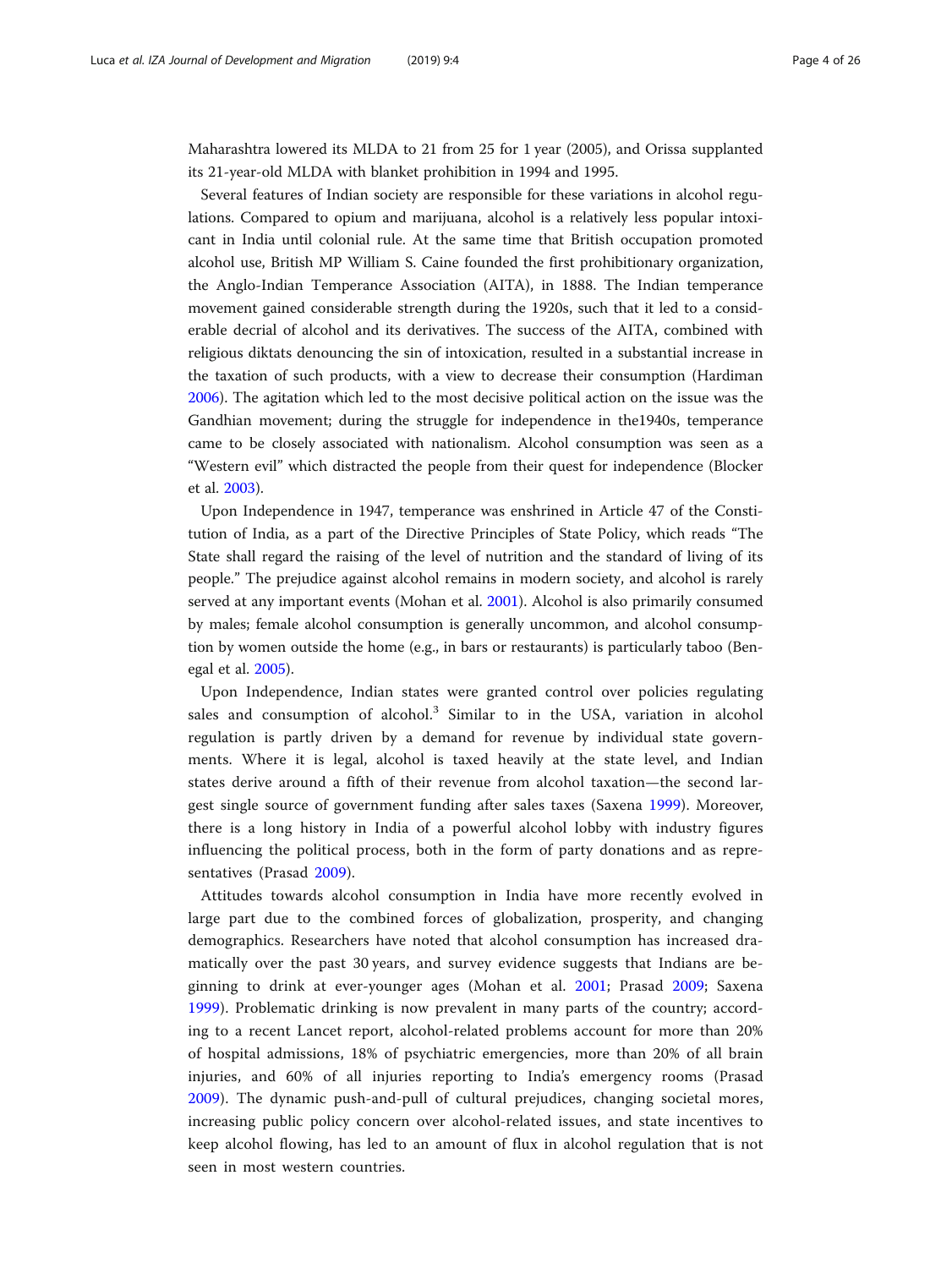#### <span id="page-4-0"></span>3 Data

#### 3.1 Data on alcohol regulation in India

In order to evaluate the effects of alcohol regulation, we compiled a dataset of state-level laws and regulations pertaining to alcohol (sales and/or consumption), with particular attention to MLDAs for the time period 1980–2010 in India. Tracing amendments to minimum drinking age laws over time by state was a complex process. Even the well-known and much used database on Indian law, Manupatra, does not provide a complete chronological list of amendments to national, let alone state, laws. Further, most documentation of the history of state legislation exists only in hard copy in legal libraries. We employed a number of law students from across India to research and summarize the history of alcohol-related legislation in their home state. In this paper, we focus only on the non-price aspect of alcohol regulation, i.e. we do not include analysis on state taxes on alcohol.<sup>4,5</sup>

Based on the legal analysis, we were able to document the historical evolution of MLDA and prohibitionary laws in 18 states from 1980 to 2009, and in 19 states in [1](#page-5-0)998, 1999, 2005 and 2006.<sup>6</sup> Figure 1 depicts a map of India with the MLDA in each state that we have information for during this time period. Multiple numbers in a state implies the state has had an MLDA set at each age at some point between 1980 and 2010.

#### 3.2 Individual-level data on drinking, domestic violence, and smoking

In order to evaluate the impact of alcohol regulation on individual behaviors, we use the 1998–1999 and 2005–2006 waves of the Indian National Family Health Survey (NFHS). The NFHS is a large-scale, multi-round survey conducted in a representative sample of households throughout India which is intended to provide state- and national-level information for India on a wealth of issues, including consumption of substances such as alcohol and tobacco. This allows us to test whether alcohol control regulations (such as higher MLDAs or prohibition) have a causal effect on alcohol consumption. The link between smoking and alcohol regulation is more complicated and is predicated on whether alcohol and tobacco are substitutes or complements (Decker and Schwartz [2000](#page-24-0)). If alcohol control regulations reduce drinking, then they will increase (decrease) incidences of smoking if tobacco and alcohol are substitutes (complements).

Importantly, for our purposes, in these waves of the NFHS, a subset of women was asked about their exposure to domestic violence in the previous year and in general. Both waves are intended to produce state- and national-level estimates, and individual responses in both the full survey and domestic violence sample can be weighted to represent all households, or all women in each state.

While the NFHS contains rich household and individual data, we recognize that using self-reported data could be problematic due to underreporting, especially on the topic of domestic violence.<sup>7</sup> That said, special attention was given to the domestic violence module in the women questionnaire portion of the NFHS. For example, the women's questionnaire (that includes information on violence) is conducted separately from the household survey by trained female interviewers, so that the women have privacy when answering the questions, and the women are also assured that their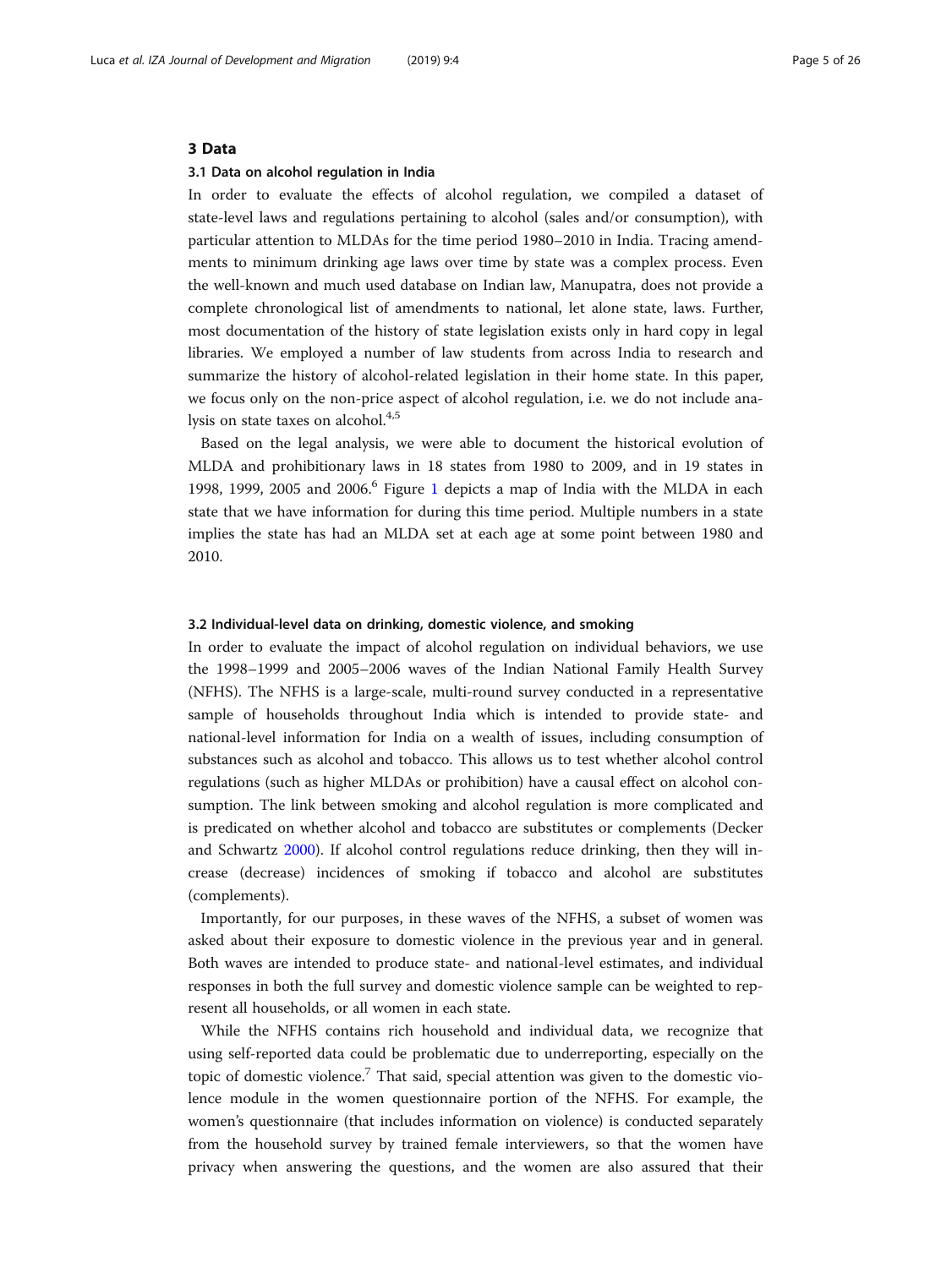<span id="page-5-0"></span>

answers will be kept strictly confidential. In the 2005 wave, women were also provided, on request, information on sources of help for abused women. These precautions are in keeping with the World Health Organization's ethical and safety recommendations for research on domestic violence (International Institute for Population Sciences (IIPS) and Macro International [2007\)](#page-25-0).

Table [1](#page-6-0) presents summary statistics describing drinking, smoking, domestic violence, and other measures of household and women's status in the NFHS, for both men overall and husbands from ages 15 to 50. The problem of partner abuse appears to be acute in India, but comparable to the likely incidence of domestic violence in the USA. In our data, around 18% of married women experienced violence at the hands of their husband specifically<sup>8</sup>; a much-cited 1995 survey found that 25% of women in the USA experienced some form of domestic violence in their lifetime (Tjaden and Thoennes  $2000$ ,<sup>9</sup> and in 2010, the World Health Organization estimated that roughly 38% of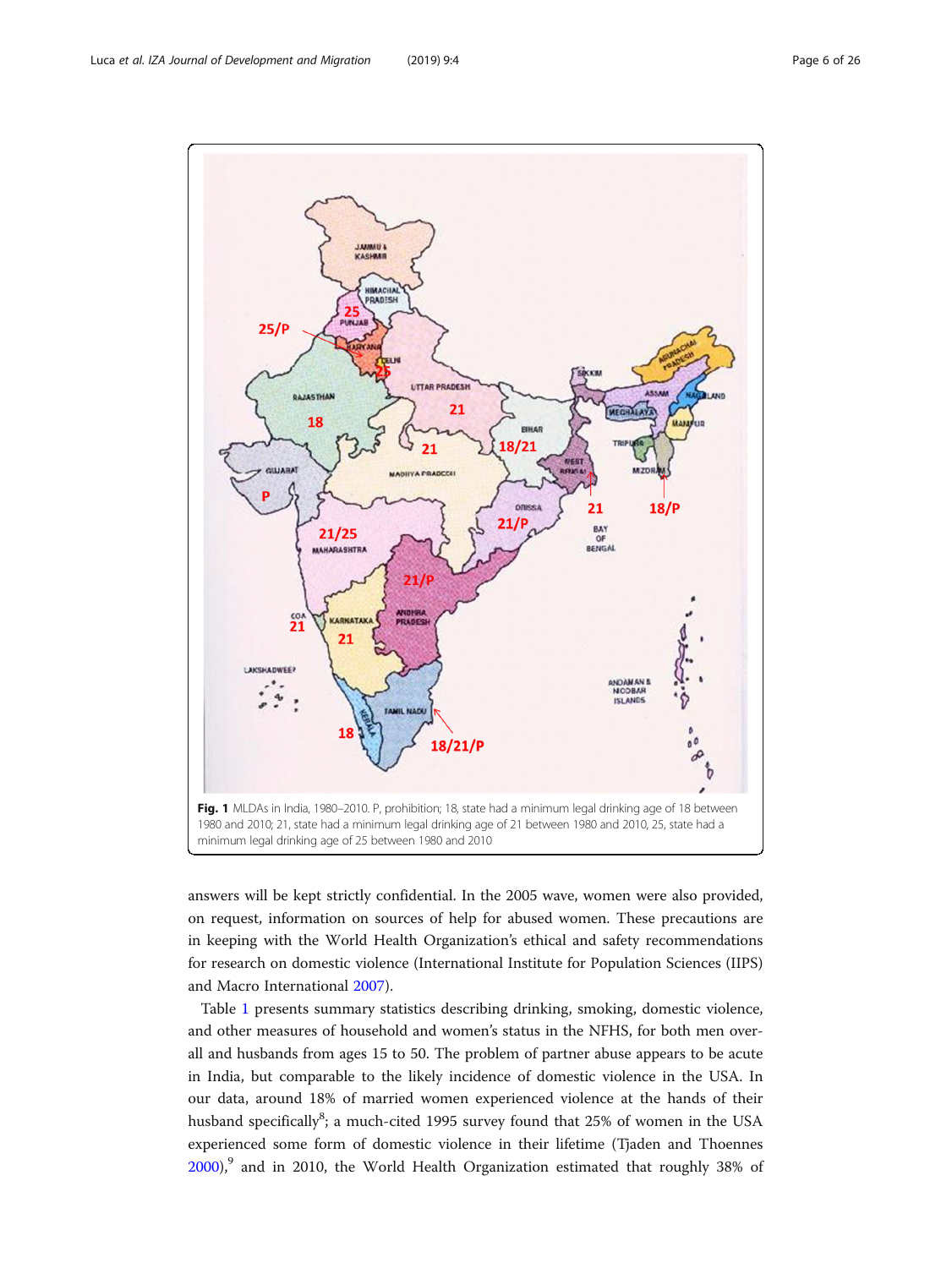#### <span id="page-6-0"></span>Table 1 Summary statistics of key variables in the NFHS

| Variable                                                                                            | Mean Std. | dev.        | Min          |              | Max Obs. |
|-----------------------------------------------------------------------------------------------------|-----------|-------------|--------------|--------------|----------|
| All men (ages 15 to 50)                                                                             |           |             |              |              |          |
| Proportion                                                                                          |           |             |              |              |          |
| <b>Drinks</b>                                                                                       | 0.235     | 0.424       | 0            | $\mathbf{1}$ | 208,356  |
| Smokes                                                                                              | 0.299     | 0.458       | 0            | 1            | 208,362  |
| Chews tobacco                                                                                       | 0.248     | 0.432       | $\Omega$     | 1            | 208,360  |
| Can drink legally                                                                                   | 0.478     | 0.500       | 0            | $\mathbf{1}$ | 208,437  |
| Married                                                                                             | 0.605     | 0.489       | 0            | $\mathbf{1}$ | 208,091  |
| Hindu                                                                                               | 0.757     | 0.429       | $\mathbf{0}$ | $\mathbf{1}$ | 208,091  |
| Muslim                                                                                              | 0.121     | 0.326       | $\mathbf{0}$ | 1            | 208,091  |
| Age                                                                                                 | 29.78     | 10.15       | 15           | 50           | 208,360  |
| Years of schooling                                                                                  | 7.21      | 4.89        | $\mathbf{0}$ | 24           | 208,141  |
| Household size                                                                                      |           | 6.558 3.518 | $\mathbf{1}$ | 46           | 208,091  |
| Husbands (ages 15 to 50)                                                                            |           |             |              |              |          |
| Proportion                                                                                          |           |             |              |              |          |
| Husband drinks                                                                                      | 0.301     | 0.459       | 0            | $\mathbf{1}$ | 83,364   |
| Husband smokes                                                                                      | 0.456     | 0.498       | 0            | 1            | 83,364   |
| Wife drinks                                                                                         | 0.021     | 0.142       | 0            | $\mathbf{1}$ | 83,359   |
| Wife reports domestic violence                                                                      | 0.179     | 0.384       | 0            | $\mathbf{1}$ | 83,358   |
| Husband is of legal drinking age                                                                    | 0.929     | 0.257       | 0            | $\mathbf{1}$ | 83,364   |
| Urban residence                                                                                     | 0.322     | 0.467       | 0            | $\mathbf{1}$ | 83,364   |
| Wife believes that husband is justified in beating spouse if he<br>suspects her of being unfaithful | 0.305     | 0.461       | 0            | 1            | 83,364   |
| Wife has own money that she can control                                                             | 0.543     | 0.498       | 0            | $\mathbf{1}$ | 83,364   |
| Hindu                                                                                               | 0.808     | 0.394       | 0            | 1            | 83,364   |
| Muslim                                                                                              | 0.117     | 0.321       | $\mathbf 0$  | $\mathbf{1}$ | 83,364   |
| Age of husband                                                                                      | 39.7      | 8.818       | 15           | 60           | 83,364   |
| Years of husband's schooling                                                                        | 5.98      | 5.075       | 0            | 24           | 83,364   |
| Number of children                                                                                  | 2.957     | 1.684       | $\mathbf{0}$ | 14           | 83,364   |
| Years of wife's schooling                                                                           | 3.581     | 4.617       | $\mathbf{0}$ | 23           | 83,364   |
| Age of wife                                                                                         | 33.8      | 8.07        | 15           | 49           | 83,364   |
| Household size                                                                                      | 5.415     | 2.248       | $\mathbf{1}$ | 35           | 83,364   |
| Ratio of wife's schooling to husband's                                                              | 0.898     | 1.146       | 0.01         | 18           | 83,263   |
| Ratio of wife's age to husband's                                                                    | 0.852     | 0.1         | 0.31         | 1.91         | 83,364   |

Underlying data are from the NFHS-2 and NFHS-3 waves

ever-partnered women in South-East Asia experienced some form of intimate partner violence in their lifetime (World Health Organization [2013](#page-25-0)).

Approximately 30% of husbands are reported to consume alcohol, which was reported by whoever filled out the household survey in 1998 and by the husband directly in 2005.<sup>10</sup> Relative to the wives of abstinent husbands, women with drinking husbands were 11 percentage points more likely to also report abuse. Of course, such simple correlations may not represent a causal effect and may also be driven by a particular type of measurement error. In spite of the best efforts of surveyors, it is possible that, in the 1998 wave, women who may be answering both questions systematically misreport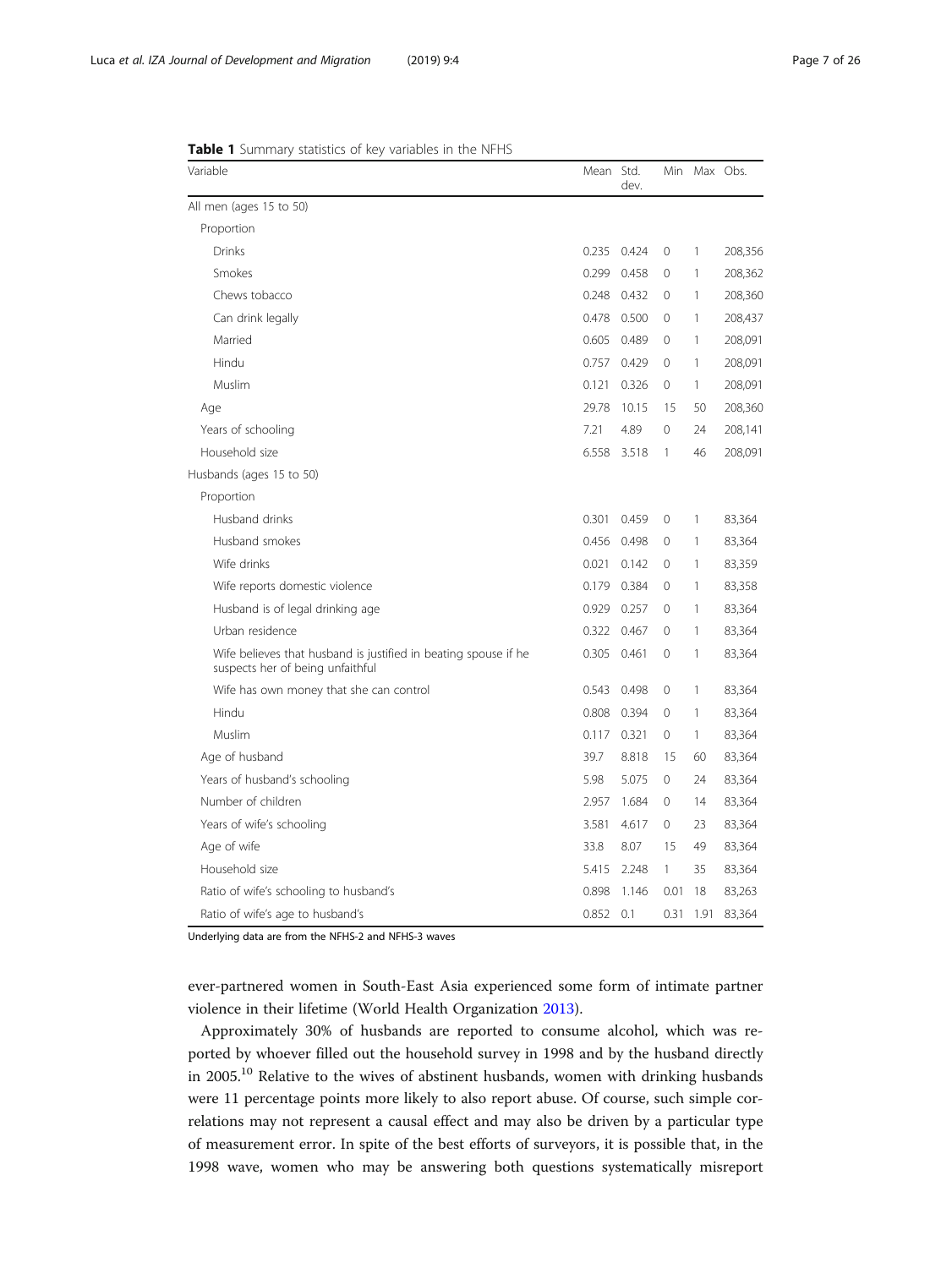<span id="page-7-0"></span>both alcohol consumption and victimization, both of which are stigmatized behaviors on the part of their husband. The direction of this misreporting is not obvious. On the one hand, reported alcohol consumption might be perceived as an explanation for violence, but on the other hand, people might be more inclined to falsely report positive attributes to "balance out" otherwise negative descriptions of their family. Our identification of the relationship between alcohol consumption, domestic violence, and alcohol regulation is based on the assumption that misreporting of domestic violence and misreporting of alcohol consumption is either conditionally independent of the specific location of a state's MLDA or affect husbands of all ages in a particular state.<sup>11</sup>

## 3.3 State-level panel data on crimes and mortality

We also examine the effects of alcohol control on crimes and important public health outcomes from 1980 to 2010, using administrative state-year panel data from the Indian National Crime Records Bureau (NCRB). There is ample evidence that increased alcohol consumption itself is associated with crime (Carpenter and Dobkin [2011](#page-24-0)). At the same time, tighter regulations on the sale of alcohol may increase the size of violent black markets. The net effect of alcohol regulation on crime, if that regulation lowers drinking, is therefore an empirical question.

Continuing with our analysis using individual-level data, we first investigate the effects of alcohol regulation on violence against women, focusing on four specific types of crime: rape, sexual molestation, sexual assault, and cruelty by husband and relatives. Next, we turn to other types of violent crimes in India that could be affected by alcohol control, including murder, dacoity (robbery by armed gangs of more than 5 people), robbery, and communal violence (riots). Finally, we investigate the effects of alcohol laws on mortality from injury death, which include fatalities from road accidents, firearms, alcohol consumption, and spurious liquor consumption. These are public health outcomes of policy interest and are included both because they have been the focus of other research on alcohol control and to provide a more complete picture of the impact of alcohol regulation in India.

In addition, we collected data on a host of state-specific time-varying variables that may be correlated with alcohol regulation and crime. These include annual measures of the number of police per capita from the NRCB, and state GDP per capita and government expenditure on education and welfare from the Reserve Bank of India. State-level unemployment rates, urbanization, and literacy rates are interpolated from the Decennial Census of India, collected in 1981, 1991, 2001, and 2011. Table [2](#page-8-0) reports key summary statistics for these variables.

#### 4 Empirical strategy

Our empirical strategy will be to identify the impact of alcohol control policies on rates of alcohol consumption and other pertinent outcomes using policy variation generated by the regulations governing the legal sale of alcohol in state s in year t: MLDA laws and outright prohibition, which affect whether or not individual  $i$  can legally purchase alcohol in his home state. The assumptions necessary to identify the impact of alcohol regulation on drinking and violence vary by data set.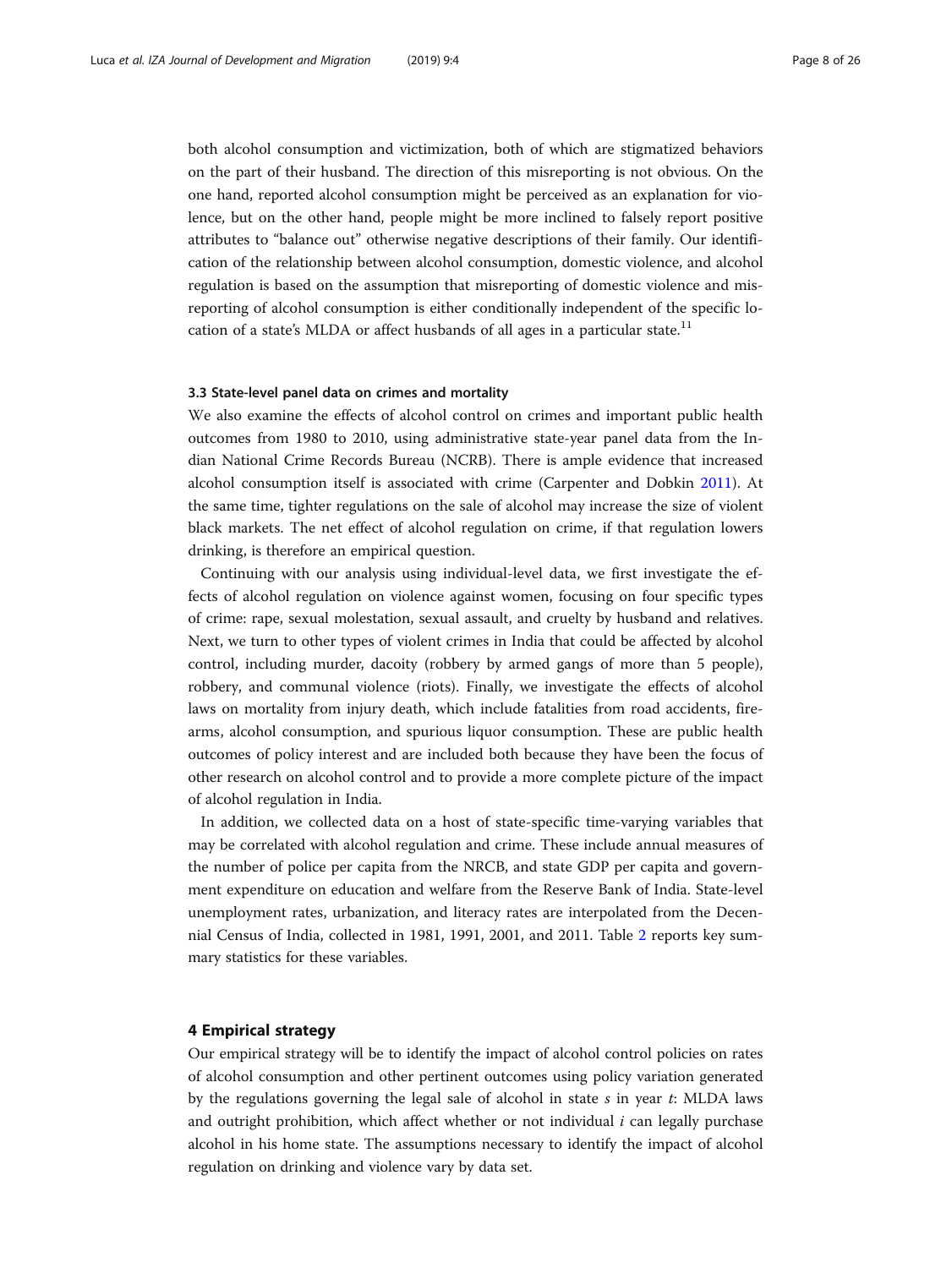<span id="page-8-0"></span>

| Table 2 Summary statistics of state-year panel data on crimes, mortality, and controls |  |  |  |
|----------------------------------------------------------------------------------------|--|--|--|
|----------------------------------------------------------------------------------------|--|--|--|

| Variable                          | Mean      | Std. dev. | Min     | Max       | Obs. |
|-----------------------------------|-----------|-----------|---------|-----------|------|
| Crime rates of                    |           |           |         |           |      |
| Cruelty by husbands and relatives | 436.88    | 379.60    | 0.00    | 1972.47   | 358  |
| Molestation                       | 340.59    | 249.31    | 7.14    | 1169.66   | 358  |
| Sexual harassment                 | 111.45    | 278.23    | 0.00    | 2777.26   | 358  |
| Rape                              | 156.26    | 166.27    | 20.64   | 984.13    | 420  |
| Murder                            | 339.82    | 164.30    | 98.96   | 1963.11   | 420  |
| Robbery                           | 210.13    | 138.79    | 4.91    | 961.18    | 420  |
| Communal violence                 | 1220.4    | 1268.1    | $\circ$ | 10,307.4  | 420  |
| Dacoity                           | 88.72     | 133.07    | 0.00    | 2000.00   | 420  |
| Road accidents deaths             | 814.78    | 537.42    | 79.49   | 2356.18   | 497  |
| Firearm deaths                    | 13.32     | 26.88     | 0.00    | 178.45    | 497  |
| Alcohol deaths                    | 36.73     | 38.36     | 0.00    | 306.36    | 272  |
| Spurious liquor deaths            | 12.84     | 21.42     | 0.00    | 236.11    | 450  |
| Other state characteristics       |           |           |         |           |      |
| Literacy rate                     | 61.55     | 14.34     | 29.27   | 90.92     | 510  |
| Percent urban                     | 32.82     | 18.31     | 10.47   | 97.50     | 510  |
| GDP per capita                    | 11,907.46 | 6834.85   | 1800.00 | 41,487.83 | 517  |
| Unemployment rate                 | 2.99      | 2.41      | 0.28    | 14.30     | 510  |
| Police per capita                 | 1.61      | 1.43      | 0.55    | 10.99     | 480  |

Underlying data on crime and police per capita are from the National Crimes Records Bureau, 1990–2010. Crime and mortality rates are measured per 10,000 population. State real GDP per capita are from the Reserve Bank of India. Statelevel unemployment rates, urbanization, and literacy rates are interpolated from the Decennial Census of India, collected in 1981, 1991, 2001, and 2011

Our individual-level data only span a short time period during which only three states changed their alcohol regulation. Here, our identification strategy is similar to Carpenter and Dobkin [\(2009](#page-24-0)), in that we are comparing the behavior of individuals whose ability to purchase alcohol legally is a discontinuous function of their age, but we are able to exploit additional variation across states in the age at which an individual can legally buy alcohol. Unfortunately, unlike Carpenter and Dobkin ([2009\)](#page-24-0), our data do not allow us to implement a true RDD, as we only know the person's age in years and have a limited number of observations around the MLDA thresholds. However, our identification is strengthened by the fact that we are able to exploit the fact that there are four different regimes determining the person's ability to purchase alcohol: age 18, age 21, age 25, and prohibition, so we are better able to disentangle the impact of the age-based alcohol regulation from other influences which vary with age.

Figure [2](#page-9-0) depicts the simple means of men between the ages of 15 and 50 who drink, below and above each minimum legal drinking age threshold, alongside the same aged cohorts in prohibition states, giving a coarse sense of the independent impact of age on drinking behavior. Two things are clear: first, that even in dry states, a substantial fraction of men are comfortable reporting alcohol consumption, and second, even in the absence of an age cutoff, older men are more likely to drink. However, it is also evident from the states where the MLDA is 21 or 25 that after husbands reach the drinking age in their state, the fraction consuming alcohol increases relative to same-aged men living in dry states.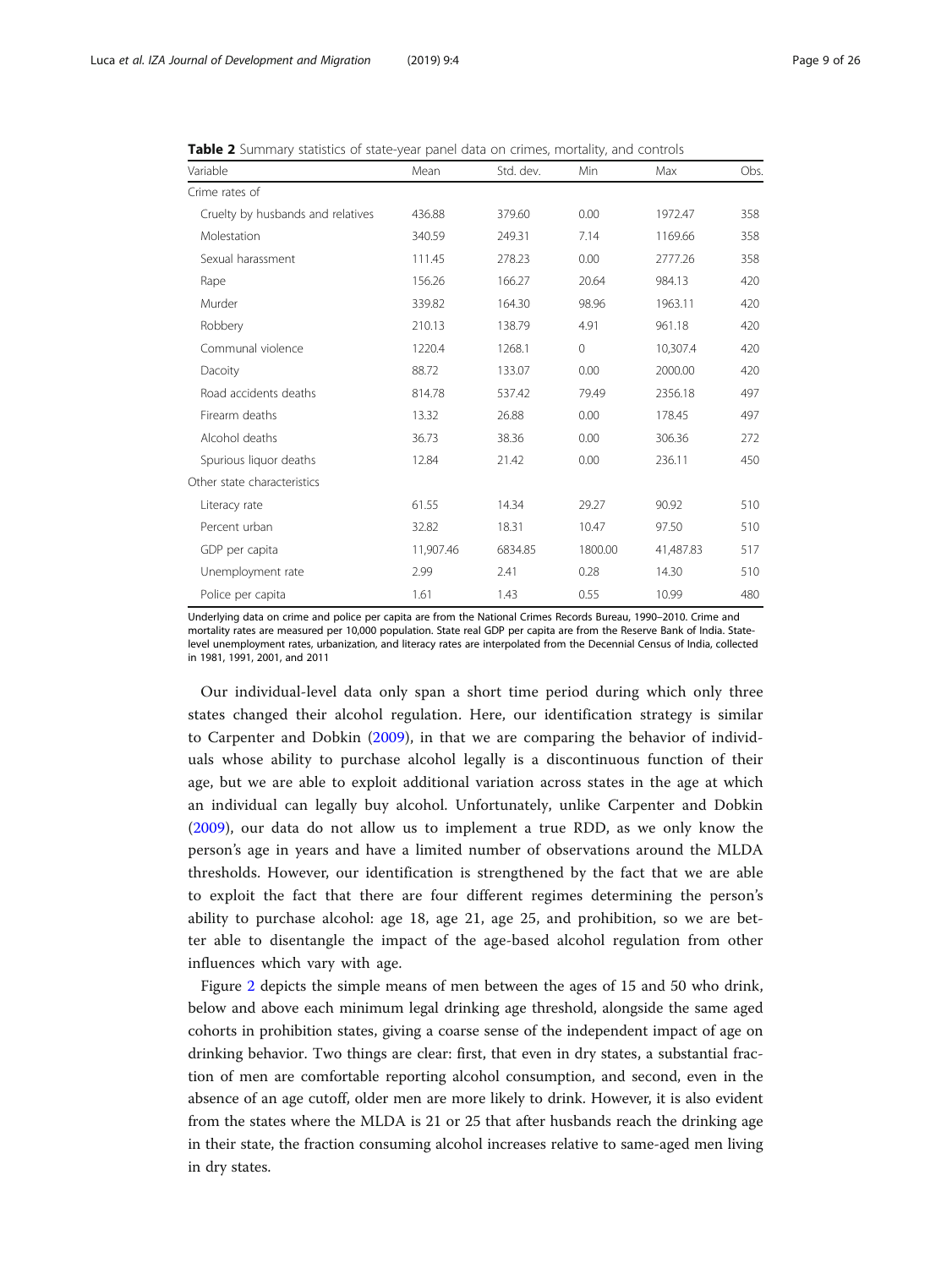<span id="page-9-0"></span>

Based on this suggestive pattern, we can confirm that men who are legally allowed to drink are more likely to consume alcohol by estimating the following linear probability model:

$$
P(\text{Outcome}_{isy}) = \delta_{sy} + \text{legal}_{isy}\beta^{FS} + X_{isy}\theta + u_{hsy}
$$
 (1)

The dependent variable is a binary variable equal to 1 if the man reports drinking alcohol, or one of the other socially relevant outcomes that we observe in the NFHS smoking or domestic violence (as reported by the man's wife).<sup>12</sup> The main explanatory variable, Legal, is a binary variable equal to 1 if the man was legally allowed to drink over the past year from the time of the survey interview.<sup>13</sup> If the state had a blanket prohibition policy in place during the survey year, this value is equal to zero for all men, since no one is legally allowed to purchase alcohol in those states. We include as controls age, education level, employment status, religious affiliation, and family size in the matrix  $X_{hsv}$ . Luca et al. ([2015\)](#page-25-0) directly estimated the impact of blanket prohibition on domestic violence. Here, states under prohibition do not directly contribute to the identification of  $\beta$ <sup>FS</sup>, but are used to better pin down the values of  $\theta$ .

Because we observe both men above and below the drinking age in each of the 19 states represented in this sample, the impact of state-level characteristics that are correlated with the MLDA, such as state alcohol tax rates, are essentially differenced out by state by survey wave fixed effects,  $\delta_{\rm syl}$  and do not introduce bias into our estimates, as long as these unobserved variables impact everyone in the state equally. We will allow for arbitrary correlation in the unobserved component of drinking,  $u_{hsv}$ , within each state. Although clustered standard errors permit heteroskedasticity and within-state error correlation, we may be concerned that the small number of clusters (19) may lead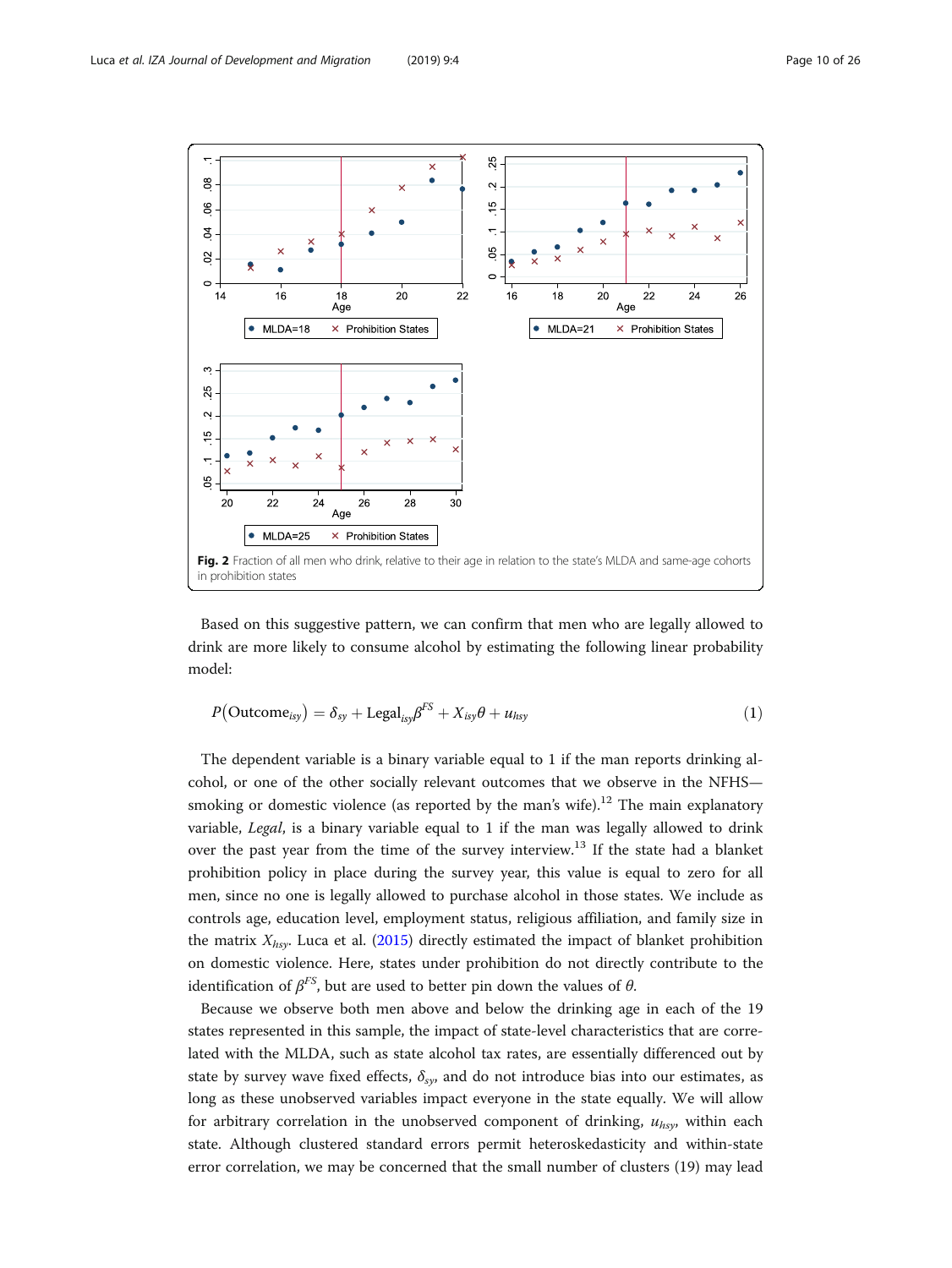<span id="page-10-0"></span>to standard errors that are downward biased (Cameron et al. [2008;](#page-24-0) Donald and Lang [2007](#page-24-0)). We therefore also present  $p$  values produced with wild cluster bootstrapping (Cameron et al. [2008\)](#page-24-0).

Our empirical approach with the primary reduced form estimating equation for our state-level analysis being:

$$
Crime_{st} = \gamma_s + \delta_t + \text{MLDA}_{st}\beta + X_{st}\theta + \varepsilon_{st}
$$
\n<sup>(2)</sup>

where MLDA<sub>st</sub> is either equal to the MLDA (set to 100 in the case of total prohibition) or a vector of three dummy variables that indicate whether or not 20 year olds are prohibited from purchasing alcohol (meaning the MLDA is 21 or higher), whether or not 24 year olds are prohibited from purchasing alcohol (meaning the MLDA is 25 or higher), and whether or not 30 year olds are prohibited from purchasing alcohol (meaning there is general prohibition). In states where the MLDA is 18, all three values are equal to 0, and in states with total prohibition, all values are set to 1. The matrix  $X_{st}$  includes annual measures of police per capita, the literacy rate, GDP per capita, percent urban, and the percent of government expenditures spent on health and education, and we include  $\gamma_s$  and  $\delta_t$  which are state and year fixed effects, respectively. The error term  $\varepsilon_{st}$  is clustered at the state level. Since we are essentially estimating an aggregated version of the individual-level mechanisms (drinking and violence) modeled in Eq. [1](#page-9-0), all results are weighted by the annual state population.

Entering the MLDA linearly essentially captures the fact that changing the drinking age from 18 to 25, or 18 to total prohibition, will have a larger impact on the total amount of alcohol consumption than lowering the drinking age from 25 to 21. When we relax that parametric assumption, the estimated values of  $\beta_1$ ,  $\beta_2$ , and  $\beta_3$  represent the net effect of increasingly stringent regulations on alcohol sales.

#### 5 Results

#### 5.1 Alcohol consumption

As discussed in Section [1](#page-0-0), state institutions tend to be weaker in developing countries and attitudes towards alcohol are fundamentally different than in western countries. As a result, it is possible that Indian alcohol regulation may not have a statistically or substantively significant impact on actual alcohol consumption. We present our estimates of Eq. [1](#page-9-0) in Table [3](#page-11-0).

The baseline regression (column 1) examines the pooled cross-sectional relationship between a man's likelihood to drink and whether he is legally allowed to drink. Without additional controls, men who are of legal drinking age are around 5 percentage points more likely to drink, but the estimate is statistically insignificant. The next column (column 2) adds on state and interview year fixed effects, and the magnitude of the estimate becomes much larger, suggesting that state-specific factors, such as norms about drinking, are correlated with both average individual demand for and legal restrictions on alcohol. In column 3, we control for individual characteristics of the husband that could affect his propensity to drink, including his age, years of schooling, household size, and religion. This doubles the explanatory power of our model, but decreases the magnitude of the estimate back to around 5 percentage points, suggesting that individual characteristics also play a large role in determining alcohol consumption.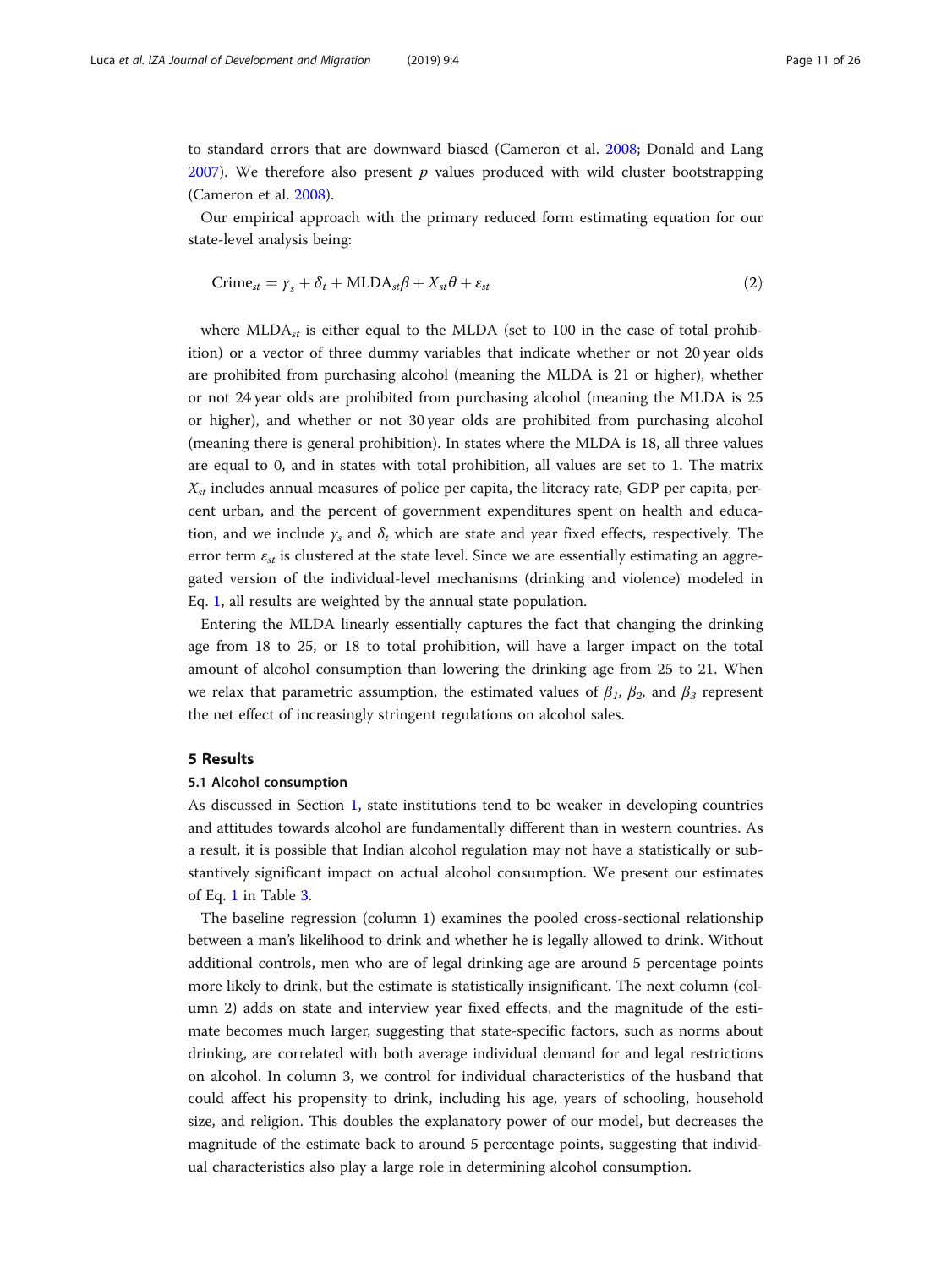<span id="page-11-0"></span>

| <b>Table 3</b> The effect of MLDA on drinking and smoking (sample: all men 15-50 years old) |  |                   |     |
|---------------------------------------------------------------------------------------------|--|-------------------|-----|
|                                                                                             |  | $(2)$ $(3)$ $(4)$ | (5) |

|                                           | (1)                       | (2)                       | (3)                       | (4)                       | (5)                      |
|-------------------------------------------|---------------------------|---------------------------|---------------------------|---------------------------|--------------------------|
| Panel A: dependent variable-drink alcohol | $0.1143***$               | $0.1924***$               | $0.0707***$               | $0.0713***$               | $0.0448***$              |
|                                           | (0.0365)                  | (0.0159)                  | (0.0147)                  | (0.0154)                  | (0.0073)                 |
|                                           | ${0.006}$ <sup>+++</sup>  | ${0.000}$ <sup>+++</sup>  | ${0.0002}$ <sup>+++</sup> | ${0.0002}$ <sup>+++</sup> | ${0.000}$ <sup>+++</sup> |
| N                                         | 176,822                   | 176,822                   | 176,588                   | 176,588                   | 176,588                  |
| $R$ -sq                                   | 0.02                      | 0.09                      | 0.15                      | 0.15                      | 0.16                     |
| Panel B: dependent variable-smokes        | $0.1659***$               | $0.2611***$               | $0.0557**$                | $0.0614**$                | $0.0282*$                |
|                                           | (0.0401)                  | (0.0296)                  | (0.0249)                  | (0.0255)                  | (0.0160)                 |
|                                           | ${0.0007}$ <sup>+++</sup> | ${0.0000}$ <sup>+++</sup> | ${0.0391}$ <sup>++</sup>  | ${0.0278}$ <sup>††</sup>  | ${0.0949}^{+1}$          |
| Ν                                         | 176,835                   | 176,835                   | 176,601                   | 176,601                   | 176,601                  |
| $R-Sq$                                    | 0.03                      | 0.09                      | 0.19                      | 0.19                      |                          |

Sample includes all men between ages 15 and 50 in NFHS-2 and NFHS-3. Controls for husband include age, years of schooling, whether he belongs to a white-collar occupation, household size, urban residence, religion, and number of children. Controls for wife also include these variables plus, her attitudes towards domestic violence, whether she has money of her own that she controls, and the wife to husband age and schooling ratios. Standard errors presented in parentheses are clustered by state. \*Significant at 10%, \*\*significant at 5%, \*\*\*significant at 1%. p values in braces are adjusted using wild-t bootstrap.  $\frac{1}{p} \le 0.1$ ,  $\frac{1}{p} \le 0.05$ ,  $\frac{1}{1+p} \le 0.01$ 

Next, in column 4, we allow for state-by-survey wave fixed effects to account for any state-specific variation over time that may potentially bias our results, such as changes in state alcohol taxes or time-varying state policies to address drinking. In column 5, we enter state-by-age dummies, to allow for potential differential behavior of men of different age groups across states. We find a strong first-stage relationship across most specifications—men who are legally allowed to drink are more likely to report drinking, and the relationship is statistically significant. Given that the mean of alcohol consumption for men in the data is approximately 24%, this 5 percentage point change in likelihood of drinking is substantial, representing a 22% increase in the likelihood of drinking.<sup>14</sup>

We also examine whether wives are more likely to drink if they are of legal drinking age or if their husbands are of legal drinking age. If lower MLDAs also increase female drinking, our aggregate crime results may reflect a combination of behavioral changes by both men and women caused by alcohol consumption. In addition, if women married to husbands above the drinking age were also systematically more likely to drink, this would suggest that these households were fundamentally different from households with younger husbands. As we show in panel A of Table 7 in [Appendix](#page-21-0), being of the legal drinking age does not have a measurable effect on women's likelihood of reported drinking; wives of legal drinking age are more likely to drink, but the point estimates are quite small and imprecisely estimated. In panel B, we show that there is also scant evidence that the husband of being of legal drinking age affects the wife's likelihood of drinking. These results help support the hypothesis that alcohol consumption is primarily a male activity and that variation in MLDA is correlated with changes in the prevalence that men consume alcohol. This also suggests that the general stigma of (reported) female alcohol consumption is not directly related to alcohol control policy.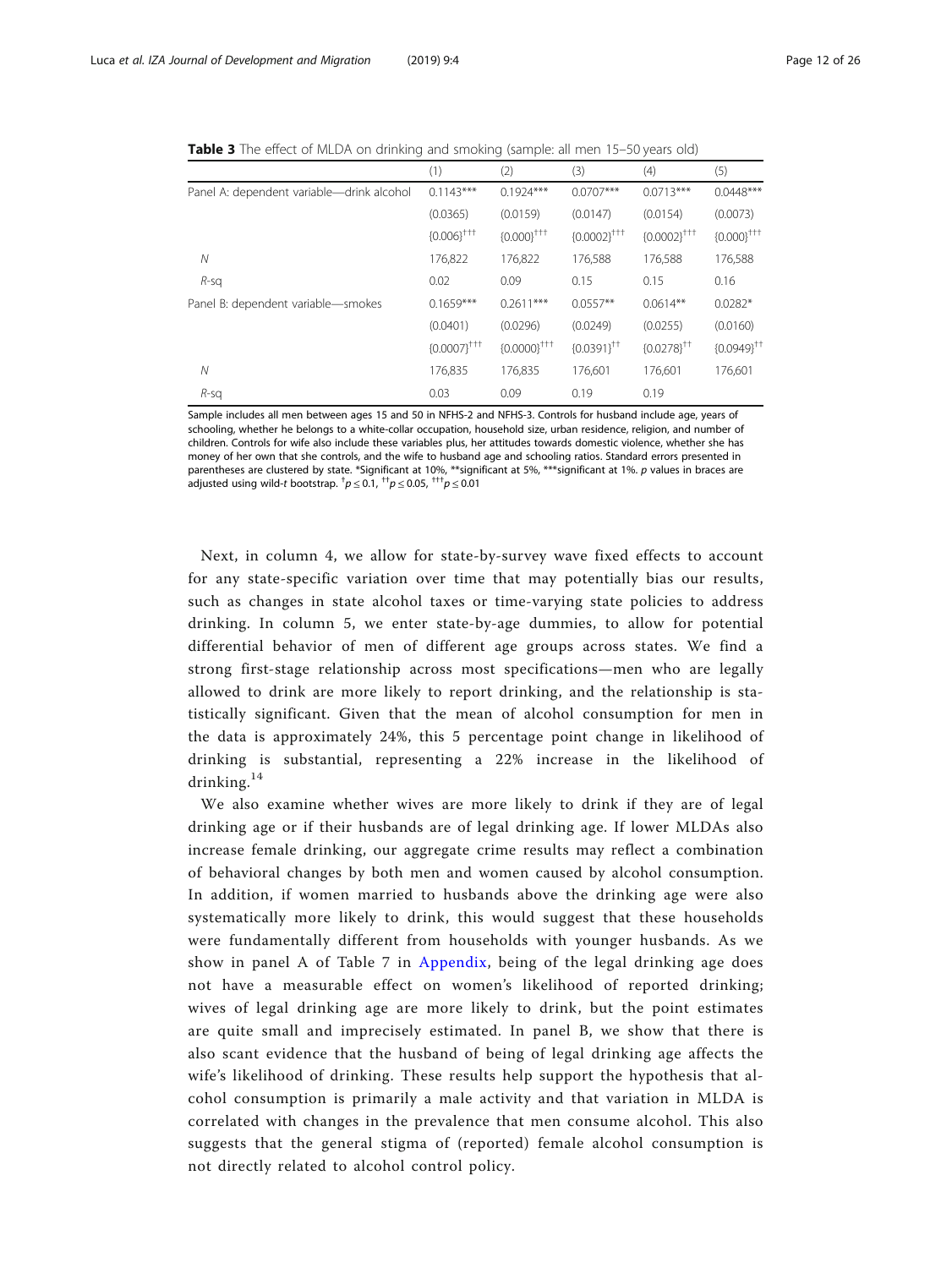#### 5.2 Smoking

We next examine the impact of alcohol regulation on smoking behavior (panel B, Table [3\)](#page-11-0). Multiple studies of smoking and alcohol consumption in developed countries have found that these are complements (Dee [1999;](#page-24-0) Decker and Schwartz [2000\)](#page-24-0). Confirming a similar relationship in the context of a developing country is useful for public policy and assessing the full health effects of programs at targeting consumption of either good.

Consistent with the existing research, we find that being legally allowed to drink leads to a statistically significant increase in the likelihood of smoking, suggesting that smoking and drinking are complements. If we use the estimate from our preferred specification (including state-by-wave fixed effects), we find that the likelihood of smoking goes up by 6 percentage points, representing an increase of approximately 20%.

### 5.3 Domestic violence

We then assess the relationship between alcohol regulation and domestic violence. Alcohol consumption may be related to intimate partner violence through multiple channels. Some of these imply minimal scope for alcohol policy to reduce violence against women. For example, if individual preferences for different risky behaviors are positively correlated, people who drink more will also be more likely to engage in violence of all types (Carpenter and Dobkin [2010](#page-24-0)). Alcohol consumption may also serve as a form of self-medication in response to other life stressors, which themselves might directly cause someone to be violent (Khantzian [1997\)](#page-25-0). However, there is also direct pharmacological effect of drinking on the actions of the drinker—studies in laboratory and experimental settings have thoroughly demonstrated that intoxication leads to increases in aggressive behavior (Bushman [1997\)](#page-24-0). By increasing aggression and heightening emotional responses, alcohol use may increase inter-gender violence. Experiments have shown that alcohol consumption (or either party) increases the negativity of marital conflicts (Leonard and Roberts [1998](#page-25-0)) and verbal expressions of aggressive intentions among men (Eckhardt [2007](#page-24-0)). To the extent that a substantively important causal relationship between alcohol consumption and domestic violence exists, alcohol regulation is a potentially promising lever that policy makers could use to reduce violence against women, in contrast to other mechanisms that increase female safety but are more difficult to implement in practice, such as reducing the male-female wage gap (Aizer [2010\)](#page-24-0).

We use the same empirical model on the sample of only husbands and include characteristics of the wife that may influence the likelihood of both drinking and domestic violence, such as the wife's age, education, occupation status, and number of children. These covariates have also been shown to be correlates of domestic violence in other studies (Abramsky et al. [2011](#page-24-0), Jewkes [2002\)](#page-25-0). In some specifications, we include variables to capture the degree of the wife's household bargaining power, including whether she has money of her own that she can control and whether she believes that her spouse is justified in beating her if he suspects her of being unfaithful. Aizer ([2010](#page-24-0)) emphasizes that a woman's relative wage—rather than actual wage—determines intra-family bargaining power and partner violence, and so we include proxies for the intra-family wage gap with the age and education gap, which we define in two ways. First, we use the ratio of her age to her husband's age and the ratio of her years of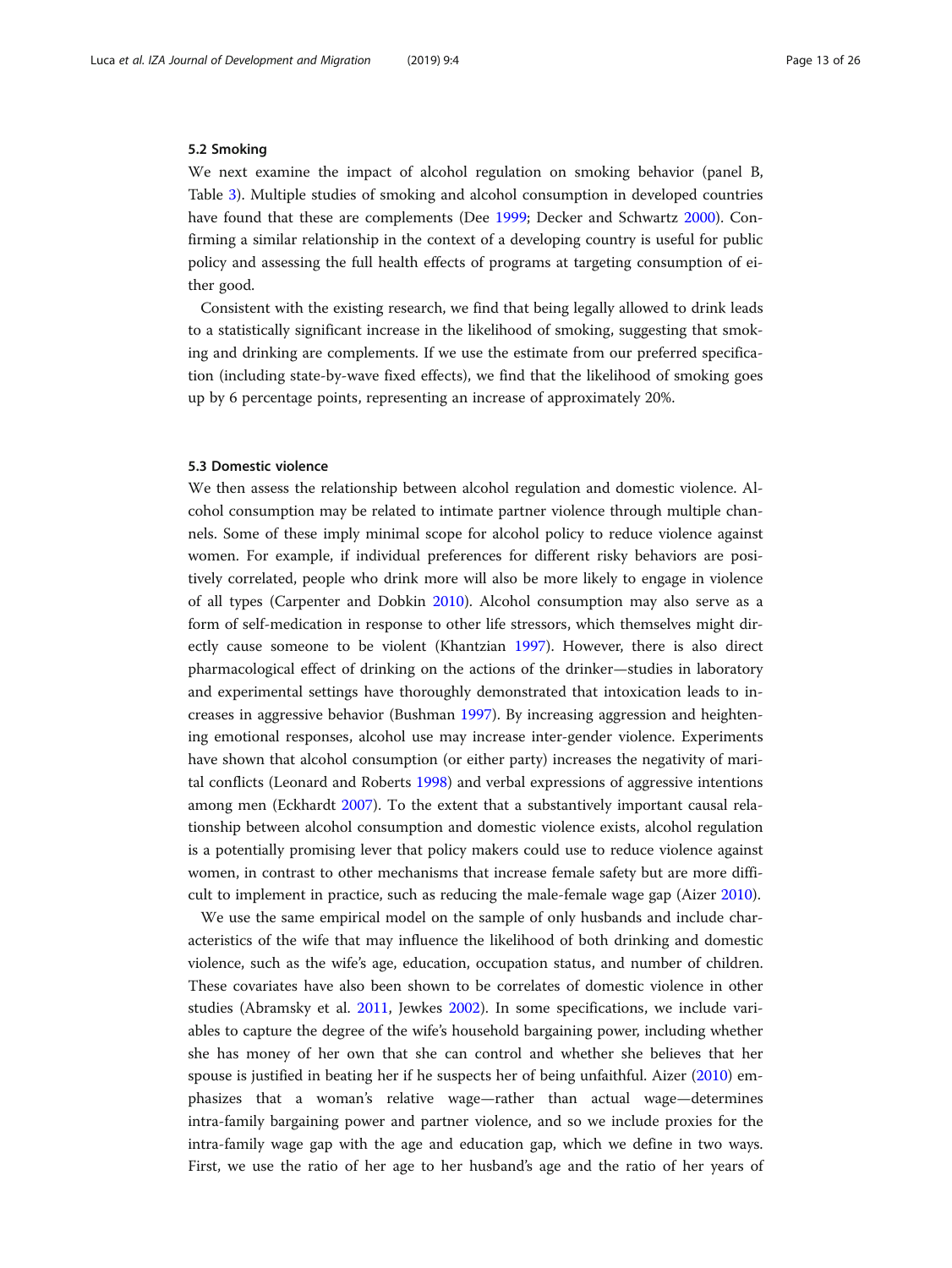<span id="page-13-0"></span>schooling to her husband's. Second, we include dummy variables for linear differences in spousal age and years of education, as couples with larger or smaller differences in age or education are potentially very different from couples who are more similar.

The results are reported in Table 4. In panel A, the dependent variable is the likelihood of the husband reporting drinking. In panel B, the dependent variable is the likelihood of the wife reporting domestic violence. As before, the main explanatory variable is a binary variable equal to 1 if the husband was legally allowed to drink over the past year from the time of the survey interview.

The data suggest that the impact of alcohol regulation on drinking does not vary significantly with marital status. Overall, husbands are approximately 23% more likely to drink if they are legally allowed to drink. Next, we take advantage of the fact that we observe husbands of the same age who may or may not be legally allowed to drink, since the location of the MLDA threshold varies across states, as well as husbands in the same state with different access to alcohol. We examine whether or not there is a differential change in the probability that husbands abuse their wives once men are legally allowed to drink. The results are reported in panel B of Table 4. Column 1 in Table 4 shows a positive correlation between the wife reporting abuse and whether her

|                                                                  | (1)            | (2)                   | (3)                      | (4)                      | (5)                      | (6)                      | (7)                      |
|------------------------------------------------------------------|----------------|-----------------------|--------------------------|--------------------------|--------------------------|--------------------------|--------------------------|
| Panel A: dependent                                               | 0.1439         | 0.0419                | 0.0787                   | 0.0748                   | 0.0732                   | 0.0749                   | 0.0713                   |
| variable-husband drinks<br>alcohol                               | $(0.0499)$ *** | $(0.0218)^*$          | $(0.0167)$ ***           | $(0.0170)$ ***           | $(0.0172)$ ***           | $(0.0172)$ ***           | $(0.0165)$ ***           |
|                                                                  | ${0.112}$      | ${0.094}^{\dagger}$   | ${0.006}$ <sup>+++</sup> | ${0.006}$ <sup>+++</sup> | ${0.006}$ <sup>+++</sup> | ${0.006}$ <sup>+++</sup> | ${0.006}$ <sup>+++</sup> |
| $\mathcal N$                                                     | 83,364         | 83,364                | 83,364                   | 83,263                   | 82,728                   | 83,263                   | 83,364                   |
| $R^2$                                                            | 0.01           | 0.04                  | 0.09                     | 0.10                     | 0.10                     | 0.10                     | 0.10                     |
| Panel B: dependent<br>variable-wife reports<br>domestic violence | 0.0854         | 0.0329                | 0.0556                   | 0.0525                   | 0.0503                   | 0.0517                   | 0.0486                   |
|                                                                  | $(0.0165)$ *** | (0.0245)              | $(0.0254)$ **            | $(0.0280)$ *             | $(0.0268)$ *             | $(0.0280)$ *             | $(0.0258)$ *             |
|                                                                  | ${0.106}$      | ${0.230}$             | ${0.056}$ <sup>+</sup>   | ${0.096}$ <sup>+</sup>   | ${0.098}^{\dagger}$      | ${0.096}^{\dagger}$      | ${0.089}^{\dagger}$      |
| $\overline{N}$                                                   | 83,358         | 83,358                | 83,358                   | 83,257                   | 82,723                   | 83,257                   | 83,358                   |
| $R^2$                                                            | $\overline{0}$ | 0.03                  | 0.06                     | 0.06                     | 0.06                     | 0.07                     | 0.07                     |
| Controls                                                         |                |                       |                          |                          |                          |                          |                          |
| Husband                                                          |                |                       | $\mathsf X$              | $\mathsf X$              | X                        | $\mathsf X$              | X                        |
| Wife                                                             |                |                       |                          | $\times$                 | $\times$                 | $\mathsf X$              | X                        |
| Husband/wife ratios                                              |                |                       |                          | $\boldsymbol{\times}$    |                          | $\mathsf X$              |                          |
| Fixed effects                                                    |                |                       |                          |                          |                          |                          |                          |
| State                                                            |                | $\times$              | $\times$                 | $\times$                 | $\times$                 | $\times$                 | $\times$                 |
| Year                                                             |                | $\boldsymbol{\times}$ | $\times$                 | $\times$                 | $\times$                 | $\mathsf X$              | $\mathsf X$              |
| Age gap                                                          |                |                       |                          |                          | $\times$                 |                          |                          |
| Education gap                                                    |                |                       |                          |                          | X                        |                          |                          |
| State by survey wave                                             |                |                       |                          |                          |                          | $\times$                 |                          |
| State by age gap                                                 |                |                       |                          |                          |                          |                          | $\boldsymbol{\times}$    |

Table 4 The effect of MLDA on drinking and domestic violence (sample: all husbands 15–50 years old)

Sample includes husbands between ages 15 and 50 in the NFHS-2 and NFHS-3 waves. Controls for husband include age, years of schooling, whether he belongs to a white-collar occupation, household size, urban residence, religion, and number of children. Controls for wife also include these variables plus, her attitudes towards domestic violence, whether she has money of her own that she controls, and the wife to husband age and schooling ratios. Standard errors presented in parentheses are clustered by state. \*Significant at 10%, \*\*significant at 5%, \*\*\*significant at 1%. p values in braces are adjusted using wild-t bootstrap.  $\frac{1}{T}p \leq 0.1$ ,  $\frac{1}{T}$   $\frac{1}{T}p \leq 0.05$ ,  $\frac{1}{T}$   $\frac{1}{T}p \leq 0.01$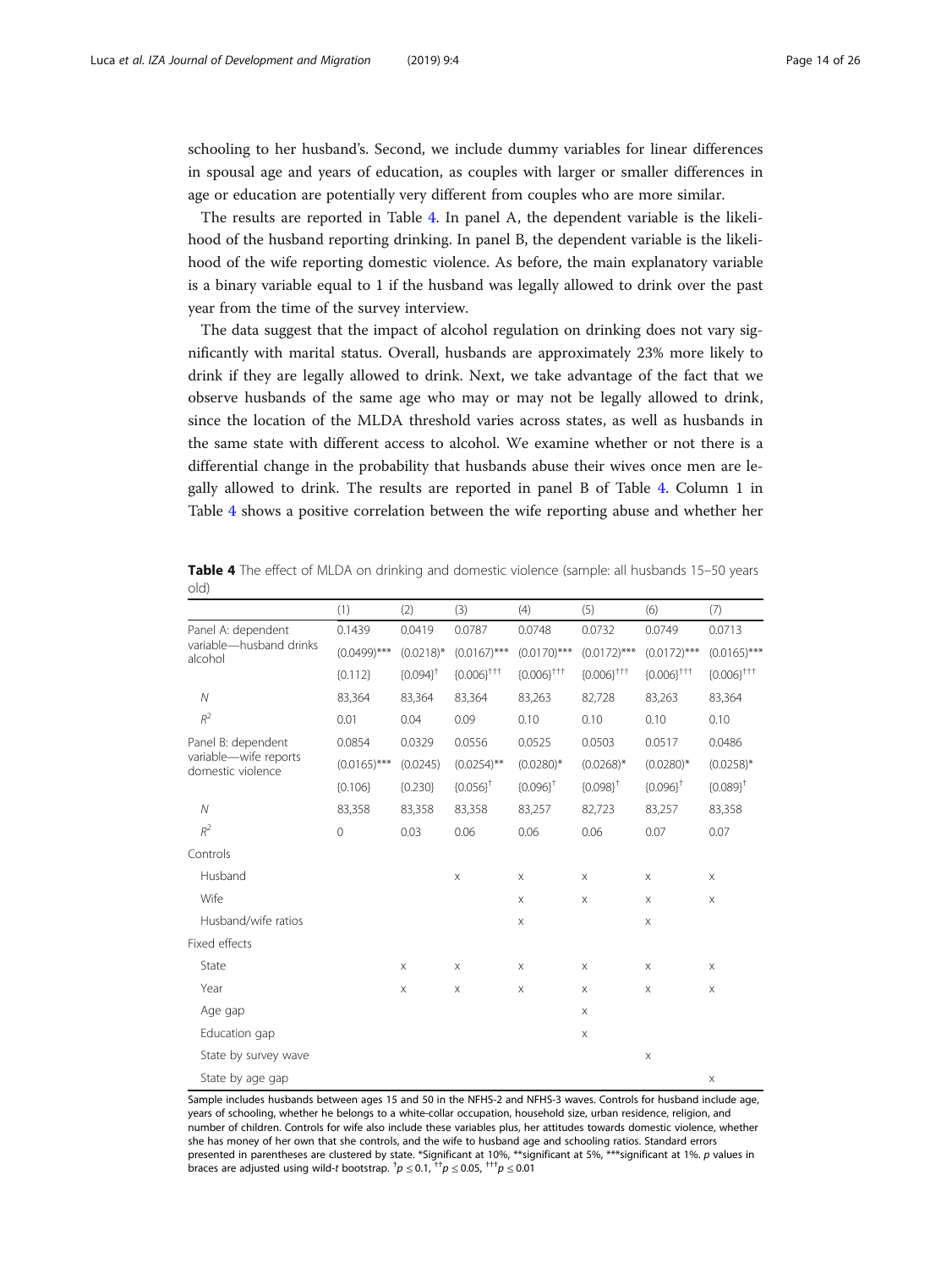husband is legally allowed to drink, although adjusting for the small number of clusters suggests that the relationship is only marginally precise. In column 2, we include fixed effects for the state of residence and year of interview, which reduces the magnitude of the effect to around 3 percentage points and is statistically insignificant. In column 3, we layer on household and husband characteristics, which make the estimated coefficient on Legal both larger and statistically significant, with  $p$  values just under 10%. In columns 4 through 7, we add the wife socio-economic characteristics and bargaining power variables to the regression model.

Across all specifications, the coefficient on Legal is positive, and associated with a 5 percentage point increase in the likelihood that the wife reports being a victim of domestic violence. The precision of this result is somewhat influenced by how we adjust our standard errors to take into the small number of states in our sample, but we are generally able to reject the null hypothesis that a husband's legal access to alcohol is unrelated to his wife's reports of victimization with at least 90% certainty.

We do not show the coefficients on the control variables for sake of space, but the signs are consistent with expectations and the existing literature on domestic violence. For example, the wife having her own money that she can control is negatively associated with the likelihood of her being beaten by her husband. There is also a positive correlation between domestic violence and whether the wife believes that a husband is justified in beating his wife if he believes her to be unfaithful.<sup>15</sup> Further, the higher the ratio of the wife's years of schooling to her husband's, the less likely the wife experiences intimate partner violence from her husband; the same goes for age. Relatedly, schooling and occupational status of both spouses are negatively correlated with domestic violence.

The results obtained in this paper are qualitatively similar to the ones obtained in Luca et al. [\(2015](#page-25-0)) where the analysis was focused on the effect of outright prohibition on alcohol consumption and domestic violence. Hence, it is reasonable to ask how much of the results of the current analysis are driven by variation in MLDA versus variation in prohibition status. In order to answer this question, we replicate Tables [3](#page-11-0) and [4](#page-13-0) after excluding states that were ever under prohibition. The results in [Appendix](#page-21-0) Tables 8 and 9 show that variations in MLDAs between 18 and 25 years cause significant changes in alcohol consumption, smoking, and domestic violence. The coefficient estimates are very similar to the ones obtained using all states, with slightly lower precision which is consistent with the smaller number of observations used in this robustness test.

#### 5.4 Crime

Do our results on domestic violence extend to other types of violence against women or violent crime in general? As discussed previously, alcohol could be linked to aggressive behavior through multiple channels, such as direct pharmacological effects (Chermack and Taylor [1995\)](#page-24-0). We provide some information on this question using state-year panel data on officially recorded crimes. We then examine whether alcohol regulation affects other types of crime, including murder, dacoity, robbery, and communal riots. Dacoity is an India-specific penal code that refers to armed robbery by a gang of more than five people. Communal riots is a distinct and pervasive feature of Indian public life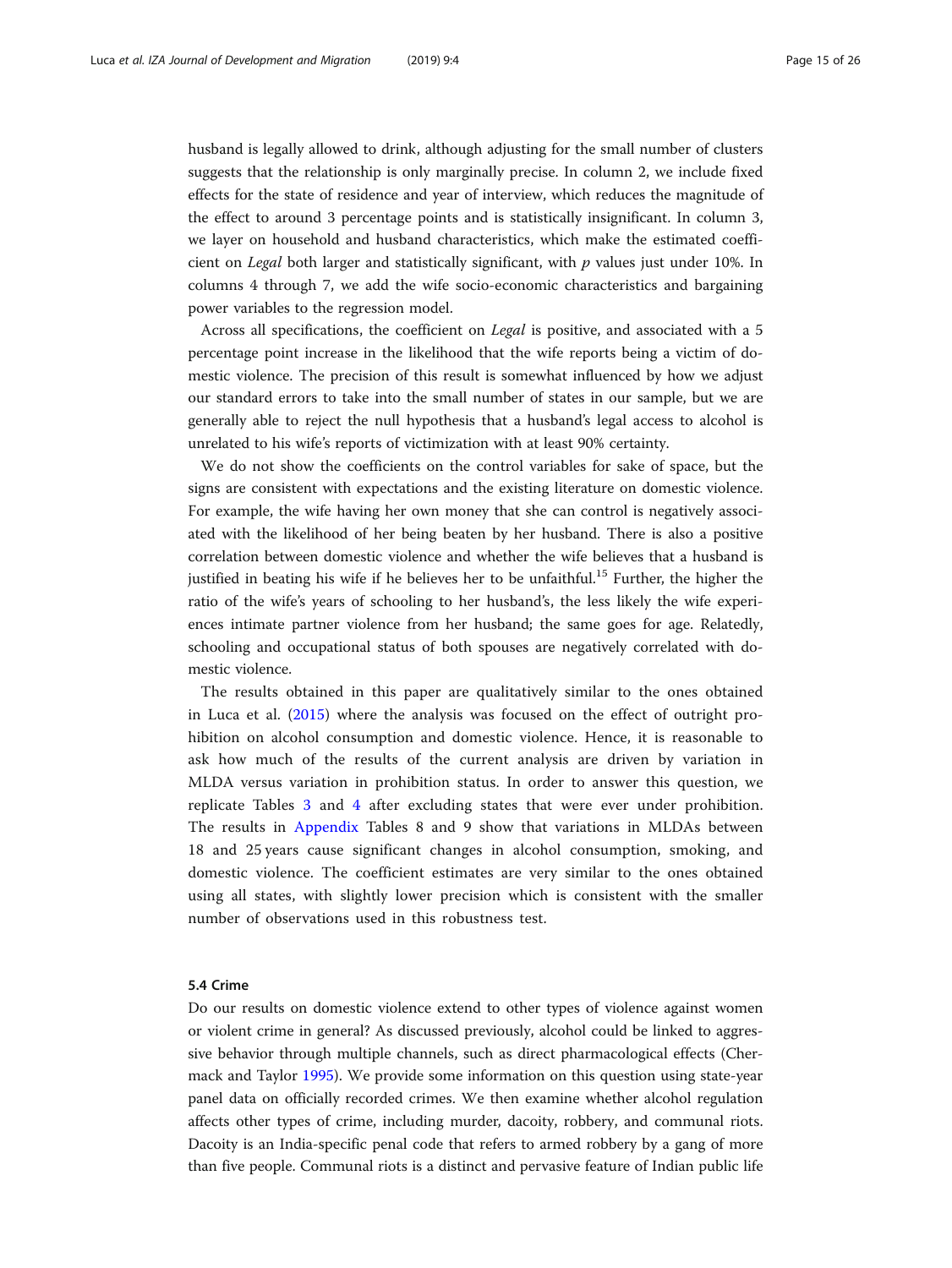and are often linked to changing political equations and clash of religious sentiments (Krishna [1985\)](#page-25-0). Since there are documented pharmacological effects of alcohol on aggression and inhibition (Miczek et al. [1994\)](#page-25-0), it is worthwhile to investigate whether violent crime rates are affected.

Our estimates of the relationship between MLDA and violence against women are presented in Table 5. With the exception of rape, raising the MLDA is associated with lower rates of violence against women overall, and in particular reported cruelty and sexual harassment. The effects are marginally statistically significant and are substantively small. Since the state-year panel will pick up changes in the behavior of all men, rather than just husbands, it may be the case that there are not enough young husbands to identify the effect of lowering the drinking age from 21 to 18 on drinking or violence. Nonetheless, we find some suggestive evidence that increasing the MLDA

|                | (1)                | (2)           | (3)                | (4)                    | (5)                | (6)                          | (7)              | (8)          |
|----------------|--------------------|---------------|--------------------|------------------------|--------------------|------------------------------|------------------|--------------|
|                | Cruelty, $n = 314$ |               |                    | Molestation, $n = 314$ |                    | Sexual harassment, $n = 314$ | Rape, $n = 395$  |              |
| <b>MLDA</b>    | $-2.80$            |               | $-0.52$            |                        | $-1.4347$          |                              | 0.2964           |              |
|                | $(0.92)$ ***       |               | (0.49)             |                        | $(0.51)$ **        |                              | (0.1870)         |              |
|                | ${0.145}$          |               | ${0.354}$          |                        | ${0.079}$ +        |                              | ${0.573}$        |              |
| $MLDA \geq 21$ |                    | $-263.49$     |                    | $-120.45$              |                    | $-132.64$                    |                  | 28.70        |
|                |                    | $(104.43)$ ** |                    | $(24.10)$ ***          |                    | $(18.91)$ ***                |                  | $(12.92)$ ** |
|                |                    | ${0.267}$     |                    | ${0.193}$              |                    | ${0.311}$                    |                  | ${0.201}$    |
| $MLDA \geq 25$ |                    | 139.80        |                    | $-68.77$               |                    | $-33.89$                     |                  | $-5.00$      |
|                |                    | $(53.62)$ **  |                    | (59.39)                |                    | (22.99)                      |                  | (9.41)       |
|                |                    | ${0.252}$     |                    | ${0.501}$              |                    | ${0.339}$                    |                  | ${0.661}$    |
| Prohibition    |                    | $-309.82$     |                    | 26.99                  |                    | $-72.14$                     |                  | 14.34        |
|                |                    | $(92.59)$ *** |                    | (67.67)                |                    | $(27.93)$ **                 |                  | (8.46)       |
|                |                    | ${0.38}$      |                    | ${0.857}$              |                    | ${0.199}$                    |                  | ${0.181}$    |
| $R-Sq$         | 0.77               | 0.78          | 0.94               | 0.95                   | 0.77               | 0.79                         | 0.94             | 0.94         |
|                | Murder, $n = 395$  |               | Dacoity, $n = 395$ |                        | Robbery, $n = 395$ |                              | Riots, $n = 395$ |              |
| <b>MLDA</b>    | 0.033              |               | 0.152              |                        | 0.164              |                              | 4.18             |              |
|                | (0.225)            |               | (0.206)            |                        | (0.184)            |                              | $(1.58)$ **      |              |
|                | ${0.903}$          |               | ${0.559}$          |                        | ${0.385}$          |                              | ${0.257}$        |              |
| $MLDA \geq 21$ |                    | 58.69         |                    | $-50.02$               |                    | 92.14                        |                  | $-317.15$    |
|                |                    | $(18.78)$ *** |                    | $(25.31)^*$            |                    | (52.63)                      |                  | (312.84)     |
|                |                    | ${0.207}$     |                    | ${0.091}$ +            |                    | ${0.839}$                    |                  | ${0.721}$    |
| $MLDA \geq 25$ |                    | 2.94          |                    | 2.94                   |                    | 26.81                        |                  | 236.39       |
|                |                    | (19.06)       |                    | (27.69)                |                    | (43.30)                      |                  | $(122.43)^*$ |
|                |                    | ${0.893}$     |                    | ${0.935}$              |                    | ${0.659}$                    |                  | ${0.321}$    |
| Prohibition    |                    | $-28.42$      |                    | 33.72                  |                    | $-55.74$                     |                  | 275.49       |
|                |                    | (18.83)       |                    | (22.18)                |                    | (48.95)                      |                  | (169.48)     |
|                |                    | ${0.257}$     |                    | ${0.251}$              |                    | ${0.571}$                    |                  | ${0.191}$    |
| R-sa           | 0.65               | 0.66          | 0.75               | 0.75                   | 0.75               | 0.76                         | 0.74             | 0.74         |

Table 5 The impact of alcohol regulation on crime

All regressions include controls for the state literacy rate, the fraction of people living in urban areas, per capita GDP, the unemployment rate, the number of police per capita, and state and year fixed effects, and are weighted by state population. The omitted minimum legal drinking age is 18. Standard errors presented in parentheses are clustered by state. \*Significant at 10%, \*\*significant at 5%, \*\*\*significant at 1%. p values in braces are adjusted for small clusters using wild-t bootstrap.  $^{+}p \le 0.1, ^{++}p \le 0.05, ^{+++}p \le 0.01$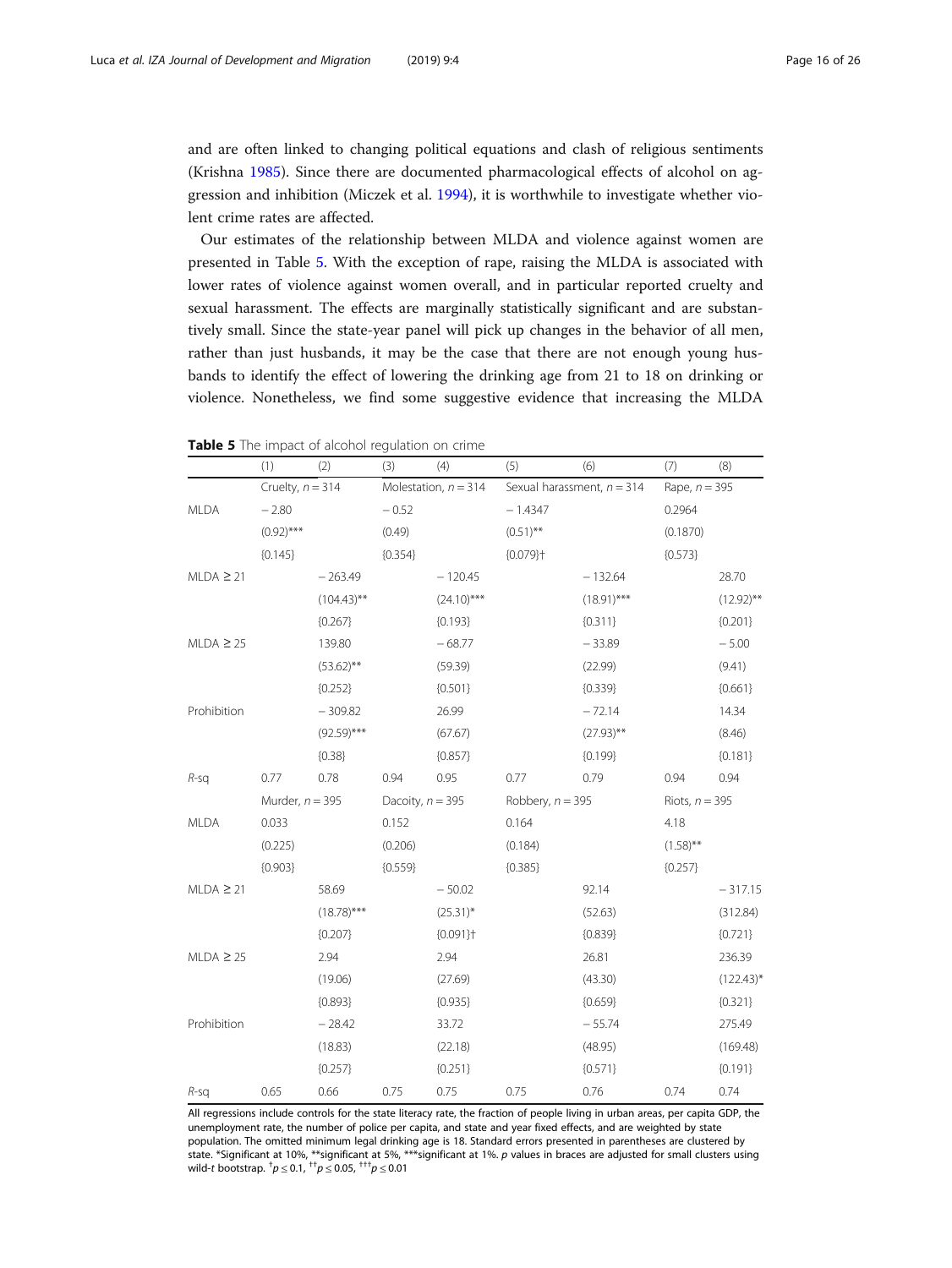from 18 to 21 will lower most crimes against women, but the estimates are imprecisely estimated (especially when using the wild bootstrap). Overall, our results suggest that prohibition, rather than MLDA laws, may have a larger effect on violence against women.

The pattern between stricter alcohol access and other types of crime is not obvious. Overall, we find a very imprecise, relationship between stricter alcohol control and general forms of violence when the MLDA is entered linearly. A shift from a MLDA of 18 to 21 is linked with a statistically significant decline in dacoity (robbery by armed gangs), and stricter access to alcohol appears to be positively associated with higher incidence of communal violence, but the evidence on other types of crime is otherwise mixed. While we found evidence that higher MLDAs reduced male drinking, this ambiguous impact of overall violence is consistent with stricter alcohol control leading to more dangerous drinking and also with the formation of violent underground markets for alcohol, particularly in states that are completely dry. This type of market-based violence more generally tends to affect men, rather than women (Owens  $2014$ ).<sup>16</sup>

### 5.5 Other public health outcomes

Finally, we examine the effects of alcohol regulation on important public health outcomes, as measured by mortality caused by road accidents, firearms, overall alcohol poisoning, and consumption of unregulated alcohol (e.g., home-brewed alcohol) (Table 6). Stricter alcohol regulation is negatively associated with lower mortality from road accidents. However, the estimates do not reach statistical significance ( $p = 0.15$ ). The negative relationship between MLDA and driving accidents is consistent with the literature from the USA (Carpenter and Dobkin [2009](#page-24-0); Kaestner and Yarnoff [2011](#page-25-0)). Most of the existing evidence from developed country settings suggests that the impact

|                |            | Road accidents, $n = 442$ | Firearms, $n = 442$ |           | Alcohol, $n = 239$ |                | Spurious liquor, $n = 399$ |              |
|----------------|------------|---------------------------|---------------------|-----------|--------------------|----------------|----------------------------|--------------|
| <b>MLDA</b>    | $-0.700$   |                           | 0.080               |           | $-0.104$           |                | 0.046                      |              |
|                | (0.510)    |                           | (0.083)             |           | (0.111)            |                | (0.051)                    |              |
|                | ${0.1558}$ |                           | ${0.419}$           |           | ${0.395}$          |                | ${0.455}$                  |              |
| $MLDA \geq 21$ |            | 8.746                     |                     | 2.119     |                    | $-2.850$       |                            | 7.273        |
|                |            | (40.892)                  |                     | (3.723)   |                    | (2.117)        |                            | $(2.637)$ ** |
|                |            | ${0.763}$                 |                     | ${0.701}$ |                    | ${0.313}$      |                            | ${0.423}$    |
| $MLDA \geq 25$ |            | $-22.068$                 |                     | $-3.195$  |                    | 26.153         |                            | $-7.965$     |
|                |            | (43.891)                  |                     | (2.698)   |                    | $(5.143)$ ***  |                            | (11.910)     |
|                |            | ${0.605}$                 |                     | ${0.241}$ |                    | ${0.213}$      |                            | ${0.691}$    |
| Prohibition    |            | $-39,401$                 |                     | 8.412     |                    | $-28.846$      |                            | 8.096        |
|                |            | (44.141)                  |                     | (5.784)   |                    | $(6.209)$ ***  |                            | (13.171)     |
|                |            | ${0.333}$                 |                     | ${0.327}$ |                    | ${0.0299}$ † † |                            | ${0.875}$    |
| $R$ -sa        | 0.88       | 0.88                      | 0.88                | 0.88      | 0.94               | 0.94           | 0.51                       | 0.51         |

Table 6 The impact of alcohol regulation on mortality

All regressions include controls for the state literacy rate, the fraction of people living in urban areas, per capita GDP, the unemployment rate, the number of police per capita, and state and year fixed effects, and are weighted by state population. The omitted minimum legal drinking age is 18. Standard errors presented in parentheses are clustered by state. \*Significant at 10%, \*\*significant at 5%, \*\*\*significant at 1%. p values in braces are adjusted for small clusters using wild-t bootstrap.  $^{+}p \le 0.1, ^{++}p \le 0.05, ^{+++}p \le 0.01$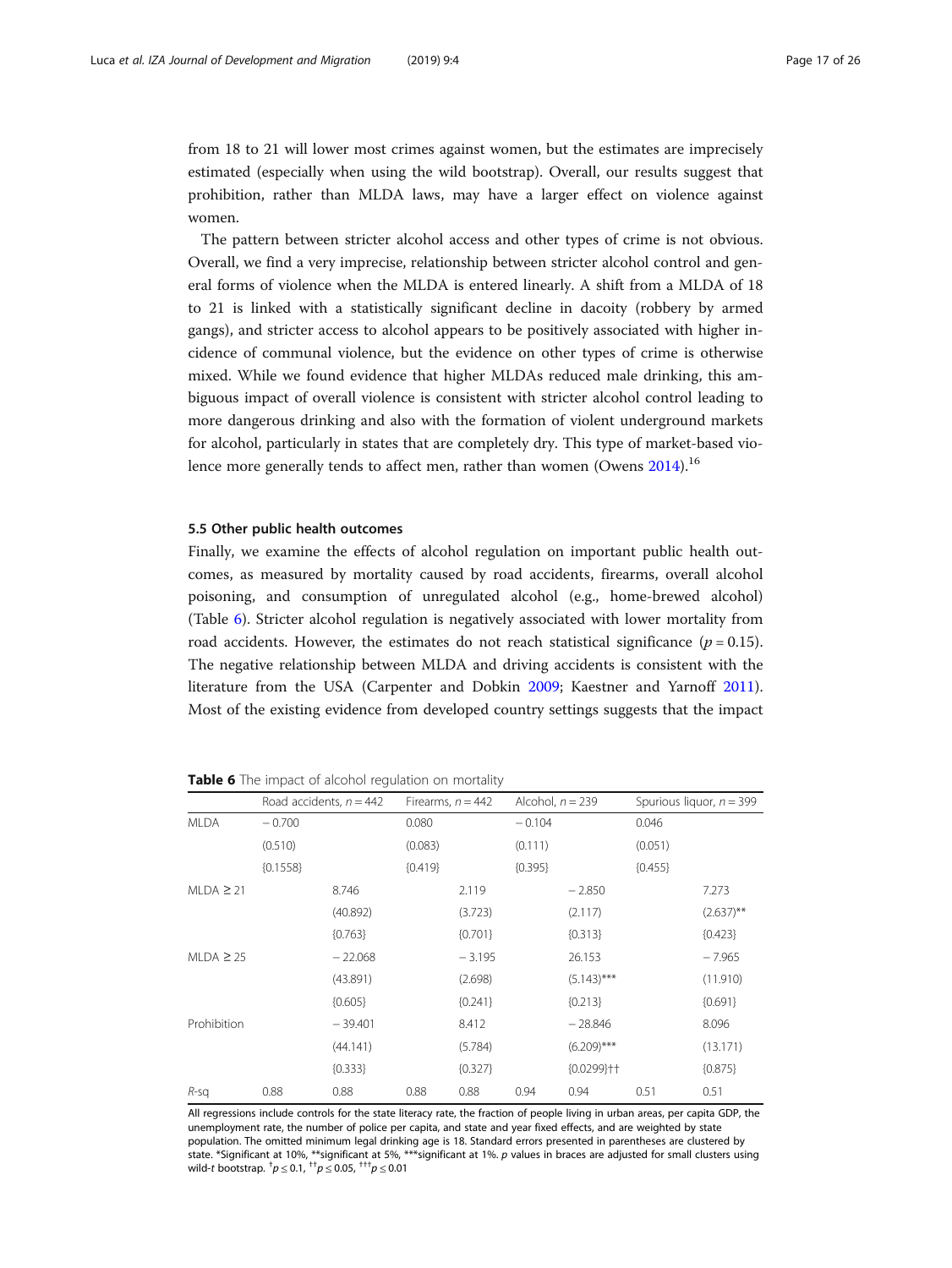<span id="page-17-0"></span>of higher MLDA would fall mainly on young adults. Hence, our analysis using aggregate data may not pick up the effects of stricter alcohol regimes on specific age groups.

Our results suggest that stricter alcohol regulation is negatively linked to mortality from overall alcohol consumption but possibly higher mortality from consumption of unregulated liquor. That stricter regulation of alcohol is linked with negative health outcomes due to consumption of spurious liquor is consistent with anecdotal evidence, where numerous poisoning cases from consuming liquor produced on the black market have been reported in recent years, with perhaps the most infamous case occurring in 2009 in Gujarat which resulted in 136 deaths. $^{17}$ 

#### 6 Discussion

In this paper, we set out with the goal to investigate the effects of alcohol regulation in the context of India. Specifically, we take advantage of rich individual-level data, staggered timing in age-based alcohol regulation across states, to examine how alcohol control affects drinking, smoking, and domestic violence. We find substantive evidence that reducing access to alcohol through MLDA laws decreases the likelihood of drinking, smoking, and domestic violence. We caveat that these results may not generalize to other developing countries, as India is unique in many aspects, in particular the complicated role of alcohol in society. In this particular case, however, in spite of the generally weak view of legal institutions and perceptions of entrenched government corruption, laws restricting alcohol consumption do appear to influence behavior.

Our first-stage results of higher alcohol consumption by men who are legally allowed to drink are consistent with multiple other studies. Rahman ([2003\)](#page-25-0) shows that alcohol prohibition policies in India are associated with a 20–40% decrease in the probability of alcohol consumption and a 40% decrease in the quantity of alcohol consumed using household expenditure data. A number of studies have used data from the Monitoring the Future survey, a representative sample of high school seniors from schools across the USA, to demonstrate that government regulation does indeed impact alcohol consumption among youth (Carpenter et al. [2007,](#page-24-0) Dee [1999,](#page-24-0) DiNardo and Lemieux [2001](#page-24-0)). Cook and Moore [\(2001\)](#page-24-0) find a similar result using data on young adults from the National Longitudinal Survey of Youths. In more recent work, Carpenter and Dobkin ([2010](#page-24-0)) find that individuals in the USA just over age 21 are 31% more likely to report having recently consumed alcohol and report drinking on almost 60% more days than individuals just under 21.

While similar to estimates from the developed world, our results should be interpreted in the context of survey evidence on the role that alcohol consumption plays in Indian society. Recent reports on drinking in India suggest that the signature pattern of alcohol consumption in India is frequent and heavy drinking. More than half of all drinkers fall into the criteria for hazardous drinking, which is characterized by bingeing and solitary consumption to the point of intoxication (Prasad [2009\)](#page-25-0). In the 2005 wave of the NFHS, around 10% of drinkers report drinking every day, and a third of drinkers consume alcohol more than once a week. Moreover, spirits account for 95% of the beverages drunk in India. Although we do not have indicators for the quantity of alcohol consumed, it could be that husbands who are reported to drink are more than just casual drinkers. While we are unable to measure binge drinking, we do observe that MLDA laws are likely to promote public health outcomes on at least two dimensions.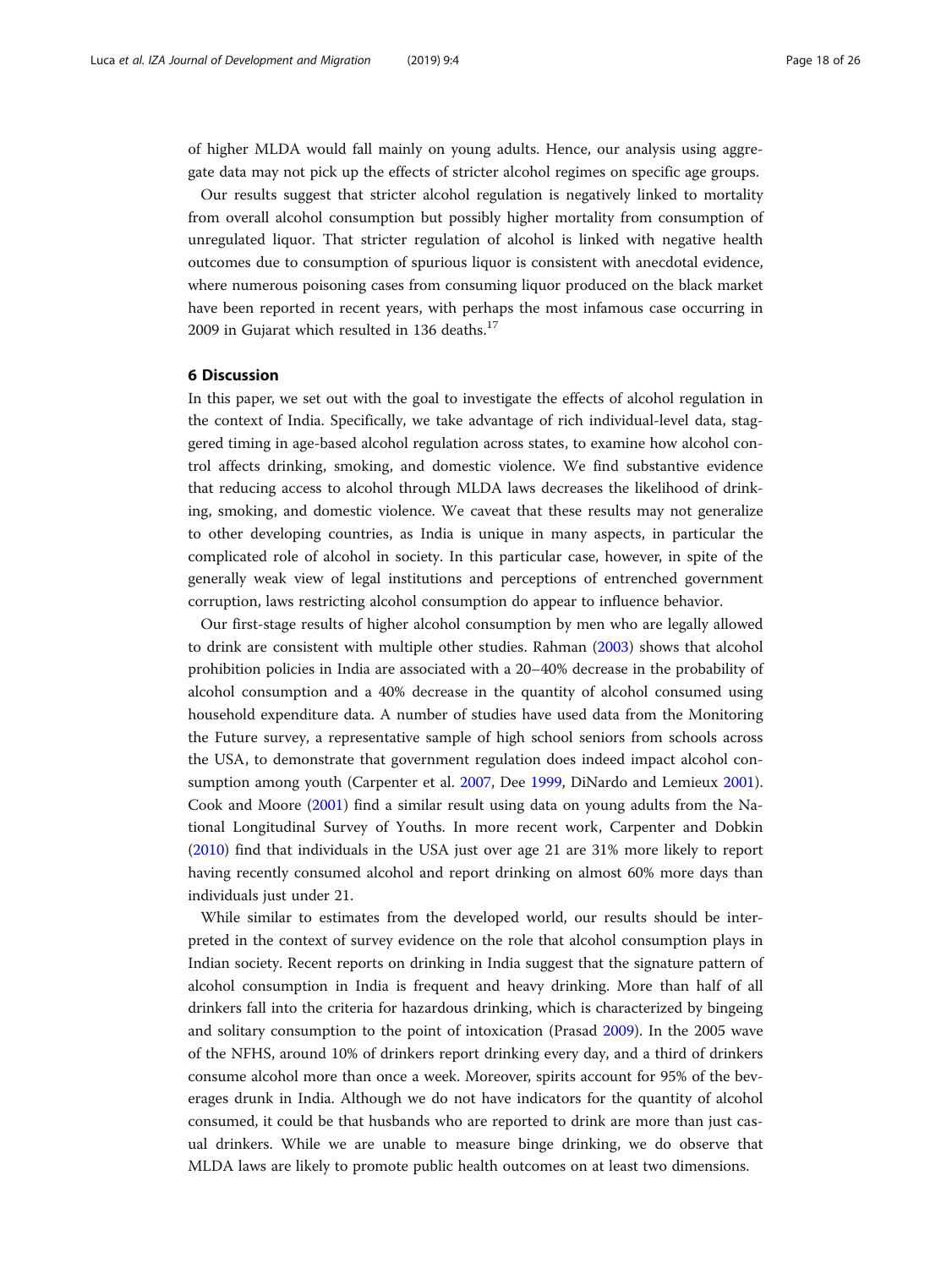We also provide evidence on the effects of alcohol regulation on a host of other significant public health outcomes. First, our analysis using individual-level data on self-reported smoking behavior suggests that alcohol and tobacco are complements, a finding that is consistent with existing research in developed country settings. Further, we provide suggestive evidence that stricter alcohol regulation reduces some forms of violence against women using both individual and state-year panel data. While there have been a number of papers examining the impact of alcohol regulation on crime, there has been a much smaller body of work focusing on violence against women. Most of these studies examine the impact of alcohol prices on violence against women using variation generated by state excise taxes. Markowitz [\(2000\)](#page-25-0) examined spousal violence in the USA in the late 1980s. In models with individual fixed effects, she estimated that a 1% increase in alcohol price would reduce abuse aimed at wives by 5%. She also analyzes US panel data on individuals in the 1990s and finds that higher beer taxes have a (marginally) significant inverse relationship with physical assault but no substantive relationship with rape/sexual assault or robbery. Markowitz ([2001\)](#page-25-0) uses two waves of international survey data and finds that these prices exhibit significant negative associations with the rates of assault, robbery, and sexual assault against women in the cross-section but that the associations are no longer statistically significant when country fixed effects are included in the regressions. Durrance et al. [\(2011\)](#page-24-0) find large positive correlations between alcohol consumption and female homicides at the state level, but focusing only on the plausibly exogenous variation in alcohol consumption driven by excise taxes yields a positive but small and statistically insignificant relationship. Grossman and Markowitz [\(1999\)](#page-24-0) find that violence on college campuses, including both taking advantage of another person sexually or having been taken advantage of sexually, is inversely related to the price of beer in the state of the college.

Finally, we do not find strong evidence that stricter alcohol regulation affects other types of crime or public health outcomes. We find some suggestive evidence that stricter alcohol regulation is linked to fewer fatalities stemming from motor vehicle accidents and drinking. At the same time, stricter alcohol control is associated with more communal violence and deaths from consuming spurious liquor. However, the precision of our estimates precludes any strong conclusions. The lack of impacts on crime is consistent with the existing mixed evidence from the USA, where "Blue Law" restrictions of the sale of alcohol on Sundays have been found to lower crime (Heaton [2012](#page-25-0); Han et al. [2016\)](#page-24-0), but age-based restrictions can be associated with increased aggregate crime, particularly drug offenses (Conlin et al. [2005](#page-24-0)). At the same time, well-identified research on the impact of alcohol regulation in the USA has found that this type of alcohol regulation can generate statistically and substantively meaningful reductions in violent crime overall (Carpenter and Dobkin [2010,](#page-24-0) Carpenter et al. [2007](#page-24-0)). As more, and better quality, survey data on Indian crime and victimization become available, the impacts of alcohol control on violence in developing countries may become clearer.

# Endnotes

<sup>1</sup>Due to a number of high-profile sexual assault cases that involved alcohol, ten schools have enacted alcohol bans in certain settings in order to combat sexual assaults, as many others consider following suit. [http://www.cbsnews.com/news/](http://www.cbsnews.com/news/will-dartmouths-hard-alcohol-ban-make-students-safer) [will-dartmouths-hard-alcohol-ban-make-students-safer](http://www.cbsnews.com/news/will-dartmouths-hard-alcohol-ban-make-students-safer)/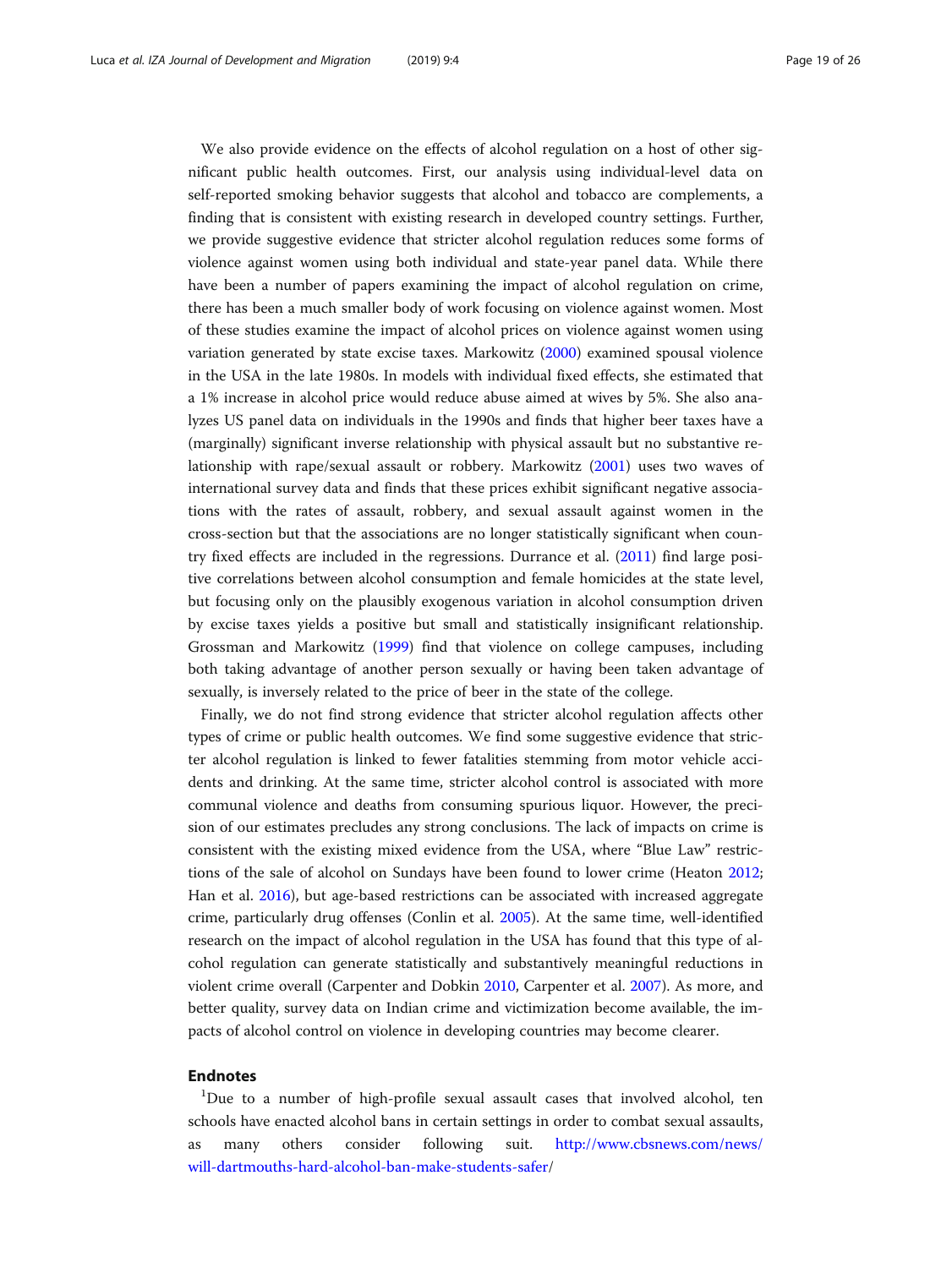<sup>2</sup>Pre-existing nutritional problems, lack of health care infrastructure, and economic deprivation can aggravate social cost of problematic drinking (Prasad [2009](#page-25-0)). Poor product regulation can also result in the consumption of low quality or adulterated alcohol, particularly the use of methyl alcohol, which can lead to death or serious organ damage, in particular blindness (Saxena [1999\)](#page-25-0).

 $3$ The Indian constitution divides important issues and revenue sources into three lists—the Union list (on which the parliament has exclusive power to legislate) contains items like defense, foreign affairs, income taxes, customs duties, corporate taxes etc.; the State list (on which individual states have exclusive authority to legislate and tax) includes public order, police, public health and sanitation, land revenue, taxes on agricultural income, taxes on lands on buildings, estate duty, taxes on electricity, taxes on vehicles, and taxes on luxuries including alcohol; and the Concurrent list (the responsibility for which is shared by the Centre and States) which includes contracts, bankruptcy and insolvency, trustees and trusts, and civil procedure.

<sup>4</sup>The complex nature of state taxes on alcohol in India makes summarizing them in a uniform and comprehensive way across states and time difficult. There are different taxes on different kind of alcohols within and across states (for ex., foreign imported liquor versus domestically produced beer). Duties range from flat-fees to percentages of the manufactured cost, retail price or the government-set market price. Further, the taxes can be levied on different units, ranging from per bulk liter to by proof level (Rahman [2003\)](#page-25-0). Prohibition and alcohol regulations by age, however, are relatively more straightforward. We also include state-by-wave fixed effects in some specifications, which absorb any potential state-time changes in alcohol taxes.

<sup>5</sup>It is possible that increases in the MLDA (fewer men legally allowed to drink) are associated with an increased need for tax revenue (lower taxes on alcohol). It is also possible that increases in MLDA (fewer men legally allowed to drink) correspond with policy shifts towards discouraging alcohol consumption (e.g., via higher taxes). In both these cases, we expect to see reduced rate of alcohol consumption among people eligible to drink, thus biasing our estimates of the impact of MLDAs on drinking towards zero. To the extent that alcohol consumption is a causal driver of domestic violence, we might expect a similar downward bias. Thus, our coefficients provide lower-bounds on the true impact of MLDA on drinking and domestic violence.

<sup>6</sup>These are the major states in India from which reliable data are available. A number of northeastern states such as Nagaland, Manipur, Meghalaya, Assam, Tripura, and Sikkim suffered from insurgency and terrorism issues and many important data collection efforts (including manufacturing and household surveys, economic census etc.) were not conducted for several years.

<sup>7</sup>One must always view self-reports of stigmatized behaviors with some degree of skepticism, as survey respondents may choose to not answer questions, or lie. In either case, we would be more likely to fail to identify any relationship between state policy and outcomes. That is, there would be a downward bias on our coefficient of interest whether a man is above the legal drinking age. That said, the NFHS contains a large number of variables that are highly sensitive, including information on abortions, infant mortality, contraception, HIV status, and sexual activity, as well as alcohol consumption and exposure to violence. As such, survey takers were both trained and reminded on the survey instruments themselves, to assure the confidentiality of responses (both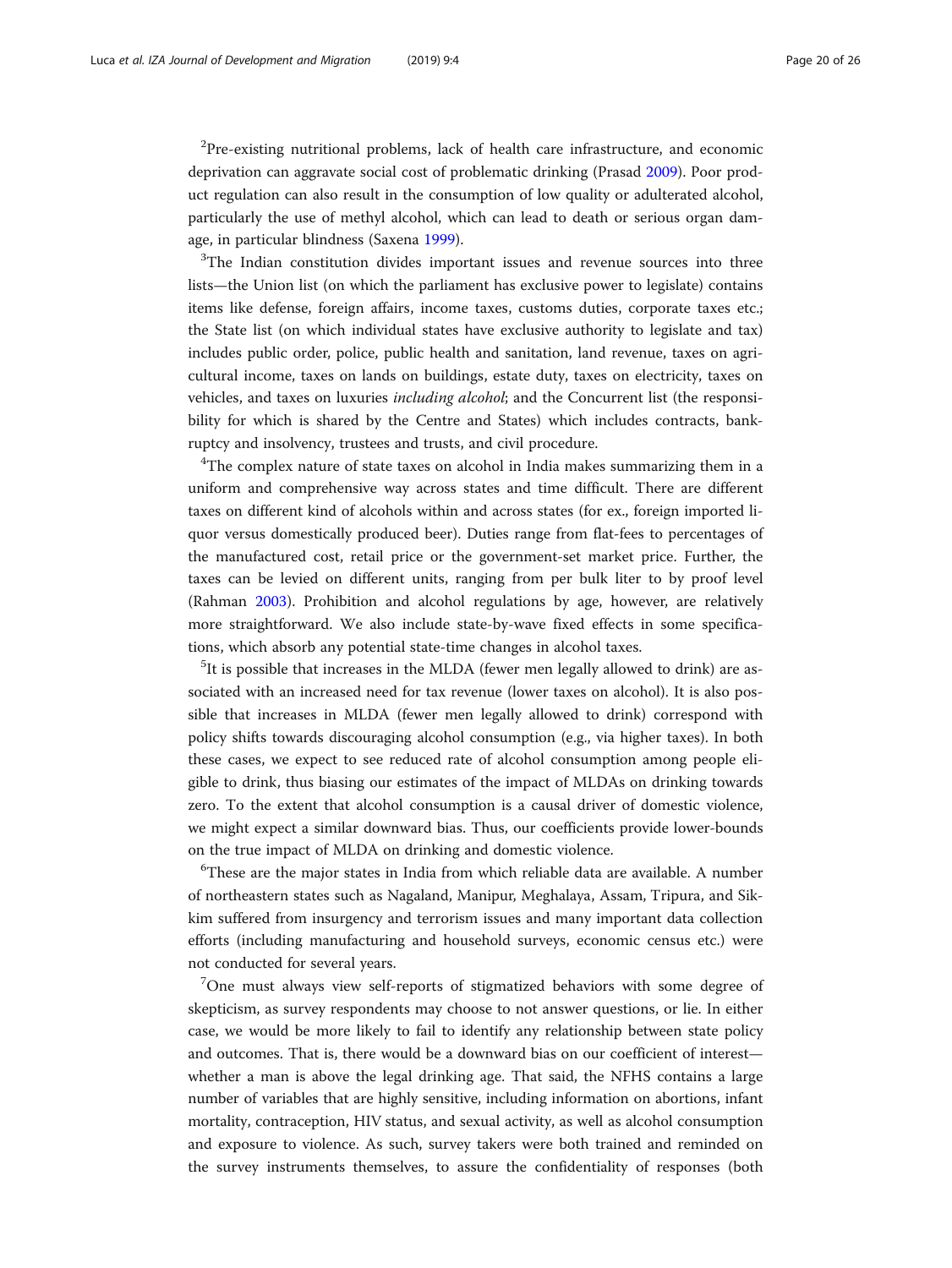from other family members and third parties like law enforcement), and take active measures to ensure that confidentiality by, for example, checking to make sure that no other people are nearby during the interview.

<sup>8</sup>In 1998, women were asked if their husband had ever beaten them. In 2005, women were asked if their husband ever: slapped them; twisted their arm or pulled their hair; pushed, shook, or threw something at them; punched them; kicked, dragged or otherwise beat them up; tried to choke or burn them on purpose; threatened them with a weapon; physically forced them to have intercourse against their will; and forced them to perform any sexual acts against their will. In our primary results, we identify women as being victims of domestic violence if they answer affirmatively to any of the questions about domestic violence.

<sup>9</sup>We measure domestic violence exposure based on the respondent's yes or no answer to a question about general victimization, rather than an available follow-up question about more recent victimization, for two reasons. First, while there are differences in wording, both waves of the NFHS ask about general exposure to domestic violence in the same, relatively direct way. In 2005, the surveyors were instructed to ask about more recent victimization after a series of other questions about intra-family relationships, making this question difficult to compare to the previous years. Second, respondents are asked about alcohol consumption in general, rather than recent alcohol consumption, so a general question about victimization more explicitly covers the same reference period, with similar recall bias.

<sup>10</sup>This difference in reporting introduces potential survey-to-survey variation that is taken into account with survey wave fixed effects. Alcohol consumption was asked only as a binary variable in the 1998 wave, but both the intensive and extensive margin of consumption was asked in the 2005 wave.

 $11$ Of course, even though these surveys were anonymous, it is possible that men under the MLDA may be less likely to report that they drink in 2005, biasing these estimates upwards. However, it is less obvious that the household survey respondent in 1998 will respond in the same way.

 $12$ We do not instrument for alcohol consumption using husband legality for several reasons. First, because of the relatively low F statistics associated with our estimates of legality and alcohol consumption, the MLDA is unlikely to be a very reliable instrument for alcohol consumption. Second, the exclusion restriction may not hold entirely because the change in alcohol regimes (especially to and from prohibition) could have aggregate impacts on the economy and society that could in turn influence criminal behavior. These effects may be amplified in India given that a large portion of state revenues are derived from alcohol taxes and black markets for liquor are widespread. We hence focus on reduced form effects.

 $13$ We also experimented with defining the explanatory variable as whether the husband was ever allowed to drink during the reference period, and the results remain similar.

 $14$ Data constraints, specifically the relatively small number of observations around the MLDA cutoff and the discrete nature of recorded individual age, preclude implementing a true regression discontinuity design. However, we can roughly approximate the results of such a design by including a fourth-order control for how many years above, or below, the legal drinking age the husband is during the survey year, in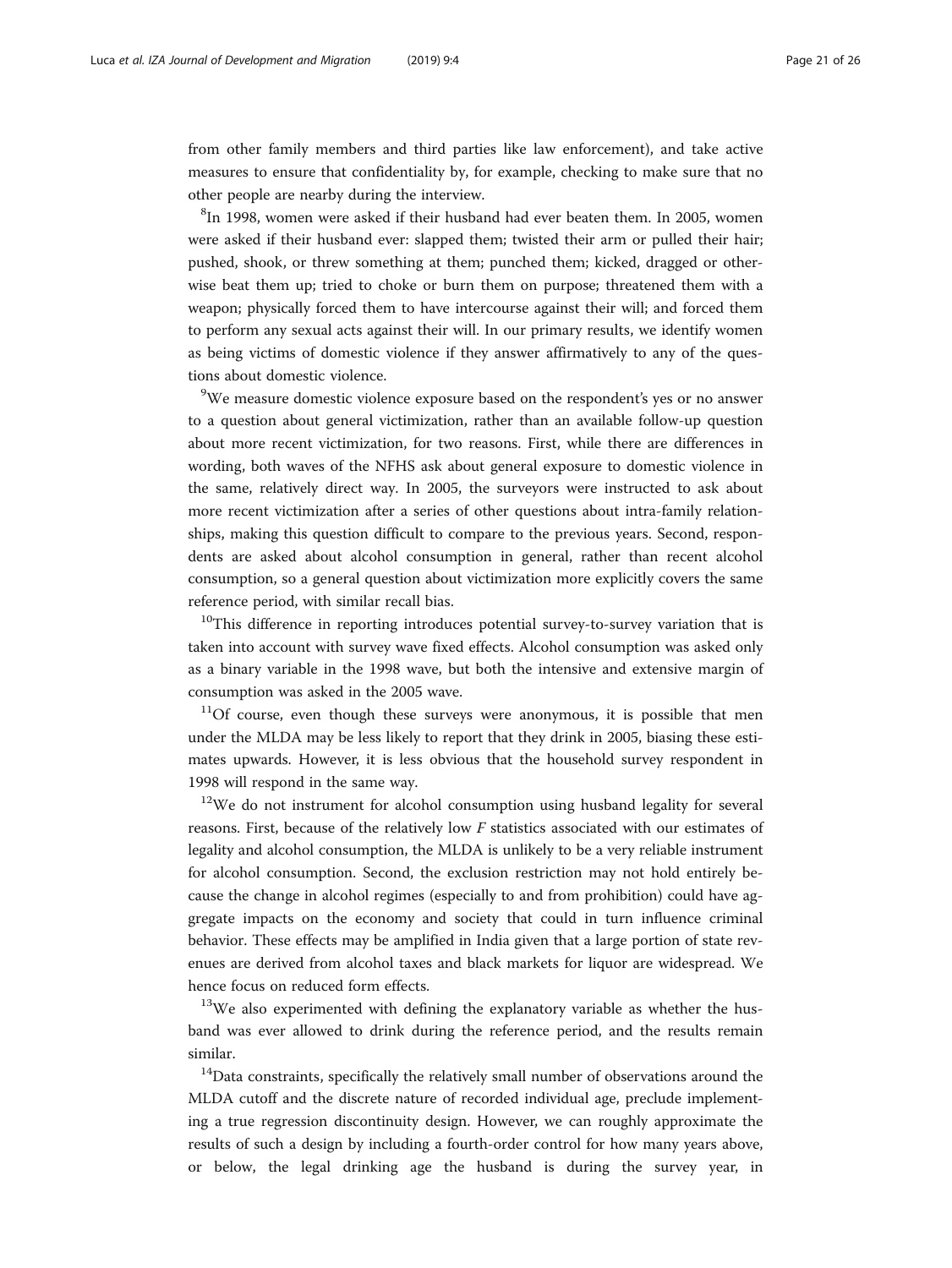<span id="page-21-0"></span>non-prohibition states. These results, available on request, suggest very large, but also imprecise, positive impacts of legal access to alcohol on both consumption and domestic violence.

<sup>15</sup>The 1998 wave does not contain information on the husband's attitudes towards domestic violence, but to the extent that such attitudes could be endogenously correlated between spouses, we believe the wife's attitude should help capture both her bargaining power within the household as well as the husband's attitude towards domestic violence.

<sup>16</sup>In Appendix Table 10, we present results after excluding states that were ever under prohibition. We find qualitatively similar results. While some coefficient estimates fall, others (e.g., sexual harassment and rape) are larger but less precise. In the case of murder, the coefficient on MLDA is statistically significant at the 5% level implying that the murder rate is higher in states with a higher MLDA.

<sup>17</sup>The results regarding mortality are qualitatively same, though less precise when we restrict our analysis to the sub-sample of states that were never under prohibition. These results are presented in Appendix Table 11.

## Appendix

| Dependent variable               |           | Wife reports drinking |           |           |                       |                       |           |
|----------------------------------|-----------|-----------------------|-----------|-----------|-----------------------|-----------------------|-----------|
|                                  | (1)       | (2)                   | (3)       | (4)       | (5)                   | (6)                   | (7)       |
| 1(wife of legal drinking age)    | $0.0091*$ | $0.0056*$             | 0.0028    | 0.0015    | 0.0024                | 0.0015                | 0.0031    |
|                                  | (0.0046)  | (0.0032)              | (0.0028)  | (0.0032)  | (0.0030)              | (0.0031)              | (0.0030)  |
| 1(husband of legal drinking age) | $0.0115*$ | $-0.0039$             | $-0.0059$ | $-0.0050$ | $-0.0063$             | $-0.0051$             | $-0.0055$ |
|                                  | (0.0066)  | (0.0073)              | (0.0064)  | (0.0066)  | (0.0065)              | (0.0066)              | (0.0065)  |
| Controls                         |           |                       |           |           |                       |                       |           |
| Husband                          |           |                       | X         | X         | $\boldsymbol{\times}$ | X                     | X         |
| Wife                             |           |                       |           | $\times$  | X                     | X                     | X         |
| Husband/wife ratios              |           |                       |           | X         |                       | X                     |           |
| Fixed effects                    |           |                       |           |           |                       |                       |           |
| State                            |           | $\times$              | Χ         | $\times$  | X                     | $\times$              | X         |
| Year                             |           | X                     | Χ         | X         | X                     | X                     | X         |
| Age gap                          |           |                       |           |           | $\boldsymbol{\times}$ |                       |           |
| Education gap                    |           |                       |           |           | $\boldsymbol{\times}$ |                       |           |
| State by survey wave             |           |                       |           |           |                       | $\boldsymbol{\times}$ |           |
| State by age gap                 |           |                       |           |           |                       |                       | X         |

Table 7 The impact of alcohol regulation on alcohol consumption of wives

Underlying data are from the NFHS 1998 and 2005 waves. Controls for husband include age, years of schooling, whether he belongs to a white-collar occupation, household size, urban residence, religion, and number of children Controls for wife include age, years of schooling, whether she belongs to a white-collar occupation, and number of children. To control for her household bargaining power, we include her attitudes towards domestic violence, whether she has money of her own that she controls, and the wife to husband age and schooling ratios

Standard errors presented in parentheses are clustered by state. \*Significant at 10%, \*\*significant at 5%, \*\*\*significant at 1%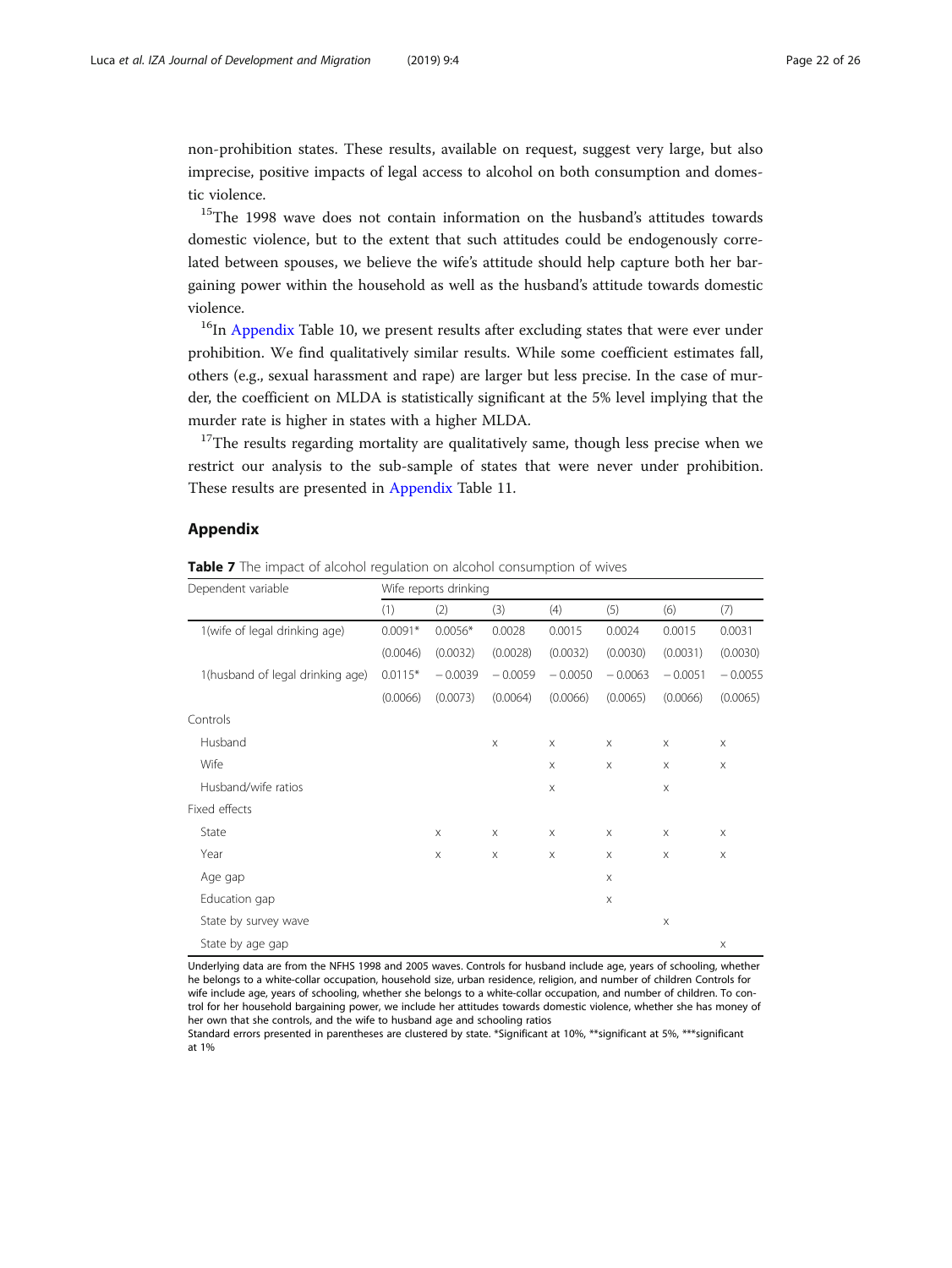|                                           | (1)                       | (2)                      | (3)                       | (4)                       | (5)                        |
|-------------------------------------------|---------------------------|--------------------------|---------------------------|---------------------------|----------------------------|
| Panel A: dependent variable-drink alcohol | $0.1112**$                | $0.1924***$              | $0.0646***$               | $0.0651***$               | $0.0447***$                |
|                                           | (0.0386)                  | (0.0159)                 | (0.0136)                  | (0.0143)                  | (0.0074)                   |
|                                           | ${0.0115}$ <sup>++</sup>  | ${0.000}$ <sup>+++</sup> | ${0.0003}$ <sup>+++</sup> | ${0.0004}$ <sup>+++</sup> | ${0.00002}$ <sup>+++</sup> |
| $\mathcal N$                              | 167,068                   | 167,068                  | 166,838                   | 166,838                   | 166,838                    |
| $R-Sq$                                    | 0.02                      | 0.09                     | 0.15                      | 0.15                      | 0.16                       |
| Panel B: dependent variable-smokes        | $0.1866***$               | $0.2611***$              | $0.0535**$                | $0.0593**$                | $0.0282*$                  |
|                                           | (0.0424)                  | (0.0297)                 | (0.0247)                  | (0.0253)                  | (0.0158)                   |
|                                           | ${0.0005}$ <sup>+++</sup> | ${0.000}$ <sup>+++</sup> | ${0.0467}$ <sup>++</sup>  | ${0.0332}$ <sup>++</sup>  | ${0.095}$ <sup>+</sup>     |
| N                                         | 167,082                   | 167,082                  | 166,852                   | 166,852                   | 166,852                    |
| $R-SQ$                                    | 0.04                      | 0.09                     | 0.19                      | 0.19                      | 0.20                       |

Table 8 The effect of MLDA on drinking and smoking in states never under prohibition (sample: all men 15–50 years old)

Sample includes all men between ages 15 and 50 in NFHS-2 and NFHS-3. Controls for husband include age, years of schooling, whether he belongs to a white-collar occupation, household size, urban residence, religion, and number of children. Controls for wife also include these variables plus, her attitudes towards domestic violence, whether she has money of her own that she controls, and the wife to husband age and schooling ratios. Standard errors presented in parentheses are clustered by state. \*Significant at 10%, \*\*significant at 5%, \*\*\*significant at 1%. p values in braces are adjusted using wild-t bootstrap.  $^{\dagger}p \leq 0.1$ ,  $^{\dagger\dagger}p \leq 0.05$ ,  $^{\dagger\dagger\dagger}p \leq 0.01$ 

| Table 9 The effect of MLDA on drinking and domestic violence in states never under prohibition |  |  |  |  |  |
|------------------------------------------------------------------------------------------------|--|--|--|--|--|
| (sample: all husbands 15-50 years old)                                                         |  |  |  |  |  |

|                                            | (1)                  | (2)                       | (3)                     | (4)                       | (5)                       | (6)                       | (7)                   |
|--------------------------------------------|----------------------|---------------------------|-------------------------|---------------------------|---------------------------|---------------------------|-----------------------|
| Panel A: dependent                         | 0.0341               | 0.0417                    | 0.0825                  | 0.0739                    | 0.0729                    | 0.0738                    | 0.0712                |
| variable-husband drinks<br>alcohol         | (0.0224)             | $(0.0221)^*$              | $(0.0166)$ ***          | $(0.0168)$ ***            | $(0.0172)$ ***            | $(0.0171)$ ***            | $(0.0168)$ ***        |
|                                            | ${0.187}$            | ${0.099}^{\dagger}$       | ${0.004}$ <sup>++</sup> | ${0.006}^{\dagger}$       | ${0.006}^{\dagger}$       | ${0.006}^{\dagger}$       | ${0.008}^{\dagger}$   |
| $\overline{N}$                             | 77,941               | 77,941                    | 77,291                  | 77,769                    | 77,425                    | 77,769                    | 77,769                |
| $R$ -sa                                    | 0.00                 | 0.03                      | 0.09                    | 0.09                      | 0.09                      | 0.10                      | 0.09                  |
| Panel B: dependent                         | 0.0505               | 0.0328                    | 0.0565                  | 0.0546                    | 0.0516                    | 0.0539                    | 0.0492                |
| variable-wife reports<br>domestic violence | $(0.0267)^*$         | (0.0248)                  | $(0.0258)$ **           | $(0.0283)*$               | $(0.0269)^*$              | $(0.0283)*$               | $(0.0264)$ *          |
|                                            | ${0.0839}^{\dagger}$ | ${0.213}$                 | ${0.0599}^{\dagger}$    | ${0.0839}^{\dagger}$      | ${0.0899}$ <sup>+</sup>   | ${0.0879}^{\dagger}$      | ${0.0979}^{\dagger}$  |
| $\overline{N}$                             | 77,935               | 77,935                    | 77,764                  | 77,764                    | 77,420                    | 77,764                    | 77,764                |
| $R-SQ$                                     | 0.00                 | 0.03                      | 0.06                    | 0.06                      | 0.06                      | 0.07                      | 0.07                  |
| Controls                                   |                      |                           |                         |                           |                           |                           |                       |
| Husband                                    |                      |                           | X                       | $\boldsymbol{\times}$     | $\boldsymbol{\mathsf{X}}$ | X                         | X                     |
| Wife                                       |                      |                           |                         | $\times$                  | $\times$                  | $\times$                  | $\times$              |
| Husband/wife ratios                        |                      |                           |                         | $\mathsf X$               |                           | $\boldsymbol{\mathsf{X}}$ |                       |
| Fixed effects                              |                      |                           |                         |                           |                           |                           |                       |
| State                                      |                      | $\boldsymbol{\mathsf{X}}$ | X                       | $\boldsymbol{\mathsf{X}}$ | $\boldsymbol{\mathsf{X}}$ | X                         | X                     |
| Year                                       |                      | $\mathsf X$               | $\times$                | $\times$                  | $\boldsymbol{\mathsf{X}}$ | X                         | X                     |
| Age gap                                    |                      |                           |                         |                           | $\times$                  |                           |                       |
| Education gap                              |                      |                           |                         |                           | X                         |                           |                       |
| State by survey wave                       |                      |                           |                         |                           |                           | $\mathsf X$               |                       |
| State by age gap                           |                      |                           |                         |                           |                           |                           | $\boldsymbol{\times}$ |

Sample includes husbands between ages 15 and 50 in the NFHS-2 and NFHS-3 waves. Controls for husband include age, years of schooling, whether he belongs to a white-collar occupation, household size, urban residence, religion, and number of children. Controls for wife also include these variables plus, her attitudes towards domestic violence, whether she has money of her own that she controls, and the wife to husband age and schooling ratios. Standard errors presented in parentheses are clustered by state. \*Significant at 10%, \*\*significant at 5%, \*\*\*significant at 1%. p values in braces are adjusted using wild-t bootstrap.  $^{\dagger}p \leq 0.1$ ,  $^{\dagger +}p \leq 0.05$ ,  $^{\dagger +}p \leq 0.01$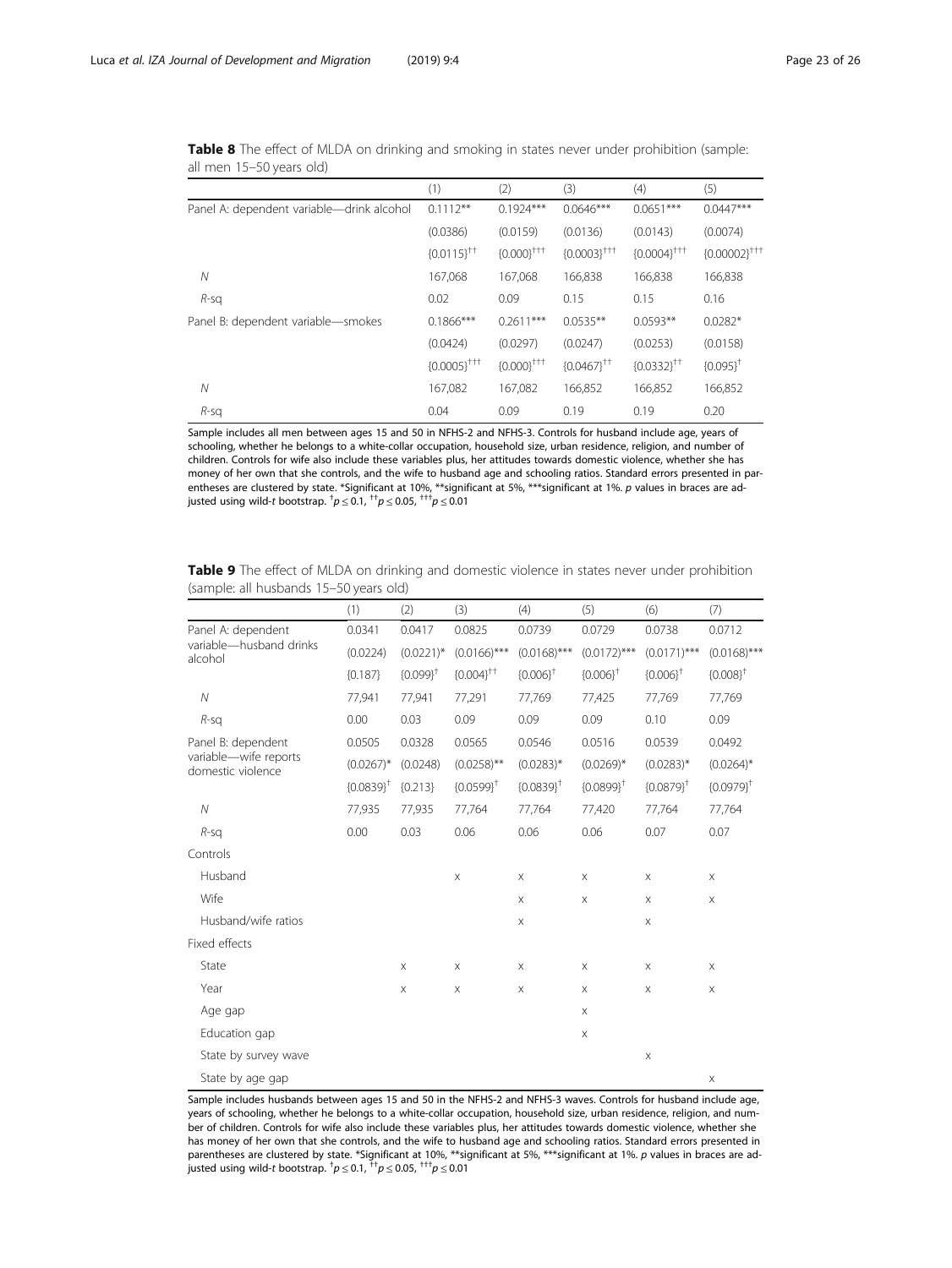| Table 10 The impact of alcohol regulation on crime in states never under prohibition |  |
|--------------------------------------------------------------------------------------|--|
|--------------------------------------------------------------------------------------|--|

|                | Cruelty, $n = 188$ |               | Molestation, $n = 188$ |               | Sexual harassment, $n = 188$ |               | Rape, $n = 235$  |               |
|----------------|--------------------|---------------|------------------------|---------------|------------------------------|---------------|------------------|---------------|
| <b>MLDA</b>    | 29.27              |               | $-0.048$               |               | $-2.89$                      |               | 3.28             |               |
|                | $(15.61)^{*}$      |               | (3.96)                 |               | (1.71)                       |               | (4.00)           |               |
|                | ${0.385}$          |               | ${0.959}$              |               | ${0.605}$                    |               | ${0.519}$        |               |
| $MLDA \geq 21$ |                    | $-601.48$     |                        | $-224.68$     |                              | 68.37         |                  | 18.43         |
|                |                    | $(299.65)^*$  |                        | $(54.33)$ *** |                              | $(10.06)$ *** |                  | (18.03)       |
|                |                    | ${0.884}$     |                        | ${0.782}$     |                              | ${0.480}$     |                  | ${0.407}$     |
| $MLDA \geq 25$ |                    | 117.10        |                        | $-0.19$       |                              | $-11.59$      |                  | $-5.66$       |
|                |                    | $(62.45)^*$   |                        | (5.87)        |                              | (6.84)        |                  | (10.57)       |
|                |                    | ${0.396}$     |                        | ${0.992}$     |                              | ${0.592}$     |                  | ${0.624}$     |
| $R$ -sq        | 0.76               | 0.76          | 0.97                   | 0.97          | 0.79                         | 0.79          | 0.94             | 0.95          |
|                | Murder, $n = 235$  |               | Dacoity, $n = 235$     |               | Robbery, $n = 235$           |               | Riots, $n = 235$ |               |
| <b>MLDA</b>    | 15.67              |               | $-5.536$               |               | 48.48                        |               | $-152.78$        |               |
|                | $(6.87)^*$         |               | (13.806)               |               | $(13.81)$ ***                |               | $(79.95)^*$      |               |
|                | ${0.0319}$ † †     |               | ${0.739}$              |               | ${0.179}$                    |               | ${0.293}$        |               |
| $MLDA \geq 21$ |                    | 61.94         |                        | $-11.94$      |                              | 202.11        |                  | $-780.14$     |
|                |                    | $(32.91)^*$   |                        | (76.04)       |                              | $(41.33)$ *** |                  | $(234.60)$ ** |
|                |                    | ${0.172}$     |                        | ${0.937}$     |                              | ${0.193}$     |                  | ${0.241}$     |
| $MLDA \geq 25$ |                    | 29.91         |                        | $-32.36$      |                              | 69.61         |                  | 94.72         |
|                |                    | $(13.74)^{*}$ |                        | (27.56)       |                              | $(33.95)^*$   |                  | (134.85)      |
|                |                    | ${0.192}$     |                        | ${0.454}$     |                              | ${0.286}$     |                  | ${0.750}$     |
| $R-Sq$         | 0.80               | 0.81          | 0.78                   | 0.78          | 0.76                         | 0.76          | 0.72             | 0.72          |

All regressions include controls for the state literacy rate, the fraction of people living in urban areas, per capita GDP, the unemployment rate, the number of police per capita, and state and year fixed effects, and are weighted by state population. The omitted minimum legal drinking age is 18. Standard errors presented in parentheses are clustered by state. \*Significant at 10%, \*\*significant at 5%, \*\*\*significant at 1%. *p* values in braces are adjusted for small clusters using<br>wild-t bootstrap. <sup>†</sup>p ≤ 0.1, <sup>††</sup>p ≤ 0.05, <sup>†††</sup>p ≤ 0.01

Table 11 The impact of alcohol regulation on mortality in states never under prohibition

|                |           | Road accidents, $n = 267$ | Firearms, $n = 267$ |           | Alcohol, $n = 143$        |                          | Spurious liquor, $n = 240$ |             |
|----------------|-----------|---------------------------|---------------------|-----------|---------------------------|--------------------------|----------------------------|-------------|
| <b>MLDA</b>    | $-3.795$  |                           | $-0.529$            |           | 5.371                     |                          | 1.826                      |             |
|                | (16.185)  |                           | (0.883)             |           | $(0.430)$ ***             |                          | $(0.832)^*$                |             |
|                | ${0.811}$ |                           | ${0.715}$           |           | ${0.0399}$ <sup>+</sup> + |                          | ${0.299}$                  |             |
| $MLDA \geq 21$ |           | 20.260                    |                     | $-2.040$  |                           | 0.733                    |                            | 6.838       |
|                |           | (92.052)                  |                     | (3.476)   |                           | (8.799)                  |                            | (5.681)     |
|                |           | ${0.895}$                 |                     | ${0.695}$ |                           | ${0.966}$                |                            | ${0.882}$   |
| $MLDA \geq 25$ |           | $-67.115$                 |                     | $-1.370$  |                           | 21.485                   |                            | 7.304       |
|                |           | (38.666)                  |                     | (2.413)   |                           | $(1.719)$ ***            |                            | $(3.329)^*$ |
|                |           | ${0.298}$                 |                     | ${0.524}$ |                           | ${0.0309}$ <sup>++</sup> |                            | ${0.288}$   |
| $R-Sq$         | 0.86      | 0.86                      | 0.88                | 0.88      | 0.97                      | 0.97                     | 0.64                       | 0.64        |

All regressions include controls for the state literacy rate, the fraction of people living in urban areas, per capita GDP, the unemployment rate, the number of police per capita, and state and year fixed effects, and are weighted by state population. The omitted minimum legal drinking age is 18. Standard errors presented in parentheses are clustered by state. \*Significant at 10%, \*\*significant at 5%, \*\*\*significant at 1%. p values in braces are adjusted for small clusters using wild-t bootstrap.  $^{+}p \le 0.1, ^{++}p \le 0.05, ^{+++}p \le 0.01$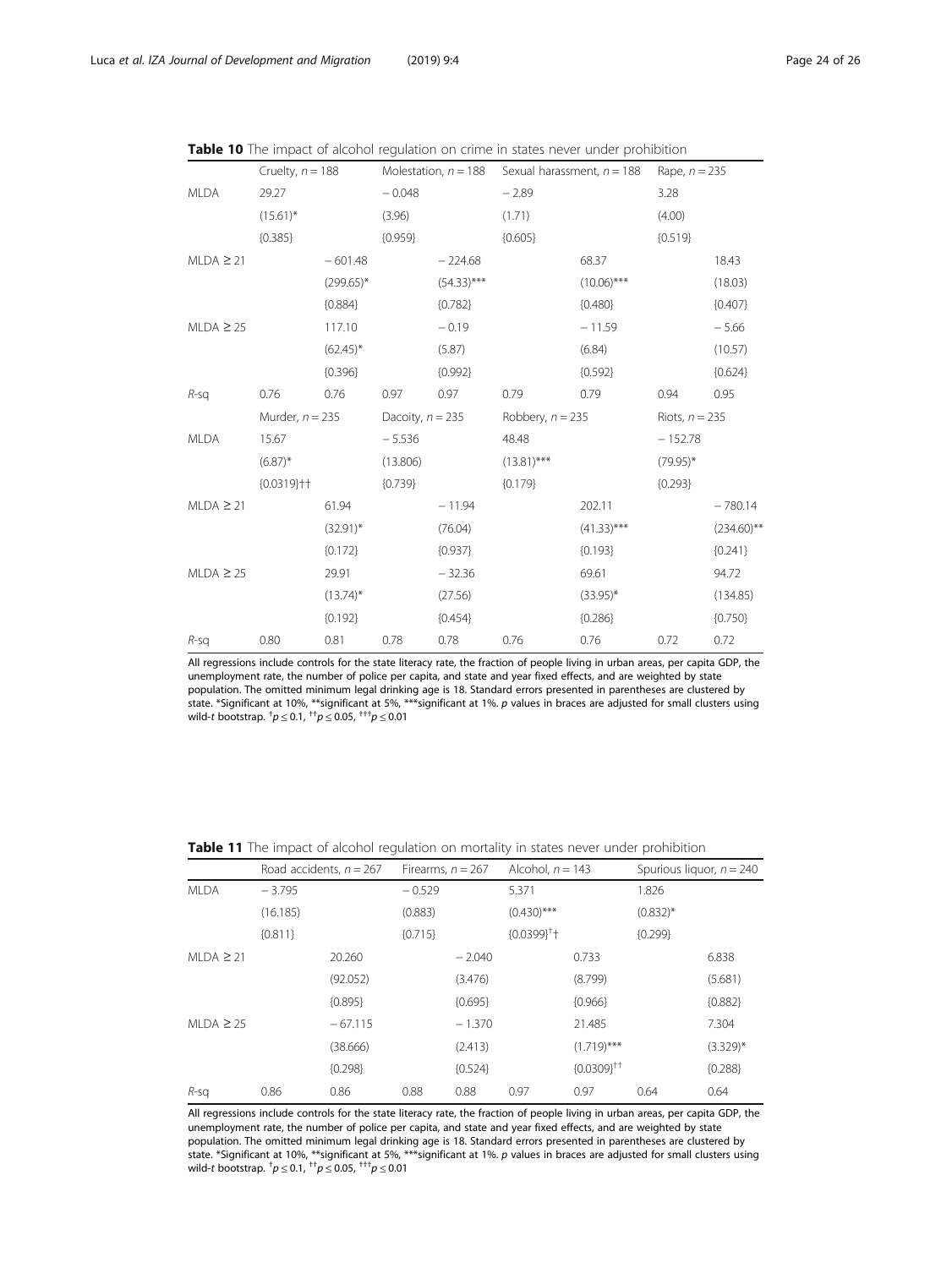#### <span id="page-24-0"></span>Acknowledgements

We would like to thank the anonymous referee and the editor for the useful remarks. Responsible editor: David Lam.

#### Funding

Data collection was enabled by a grant provided by the Cornell Population Center.

#### Availability of data and materials

Data on domestic violence, alcohol consumption and smoking behavior used in this paper are available in the repository, [https://www.dhsprogram.com/data/available-datasets.cfm.](https://www.dhsprogram.com/data/available-datasets.cfm)

Data on crime statistics used in this paper are available in the repository, <http://ncrb.gov.in>/.

Data on minimum legal drinking age in Indian states are available from the corresponding authors on reasonable request.

#### Competing interests

The IZA Journal of Development and Migration is committed to the IZA Guiding Principles of Research Integrity. The authors declare that they have no competing interests.

#### Publisher's Note

Springer Nature remains neutral with regard to jurisdictional claims in published maps and institutional affiliations.

#### Author details

<sup>1</sup>Mathematica Policy Research, Cambridge, USA. <sup>2</sup>University of California, Irvine, USA. <sup>3</sup>Sacred Heart University, Fairfield USA.

#### Received: 4 September 2018 Accepted: 27 December 2018 Published online: 31 January 2019

#### References

Abramsky T, Watts CH, Garcia-Moreno C, Devries K, Kiss L, Ellsberg M, Jansen H, Heise L (2011) What factors are associated with recent intimate partner violence? Findings from the WHO multi-country study on women's health and domestic violence. BMC Public Health 11(1):109

Aizer A (2010) The gender wage gap and domestic violence. Am Econ Rev 100(4):1847–1859

- Allen F, Chakrabarti R, De S, Qian J, Qian M (2008) Law, institutions and finance in China and India. In: Eichengreen B, Gupta P, Kumar R (eds) Emerging giants: China and India in the world economy, pp 125–183
- Benegal V, Nayak M, Murthy P, Chandra P, Gururaj G, Obot IS, Room R (2005) Women and alcohol use in India. In: Alcohol, gender and drinking problems: perspectives from low and middle income countries, vol 89, p 123
- Blocker J, Fahey D, Tyrrel IR (2003) Alcohol and temperance in modern history: an international encyclopaedia, vol 1. ABC-CLIO, Santa Barbara

Bushman BJ (1997) Effects of alcohol on human aggression: validity of proposed explanations. In: Galanter M (ed) Alcoholism: alcohol and violence, vol 13. Plenum Press, New York, pp 227–242

Cameron AC, Gelbach JB, Miller DL (2008) Bootstrap-based improvements for inference with clustered errors. Rev Econ Stat 90(3):414–427

Carpenter C, Dobkin C (2009) The effect of alcohol access on consumption and mortality: regression discontinuity evidence from the minimum drinking age. Am Econ J Appl Econ 1(1):164–182

Carpenter C, Dobkin C (2010) Alcohol regulation and crime. In: P. Cook, J. Ludwig, and J. McCrary [eds] Controlling crime: Strategies and tradeoffs. University of Chicago Press, Chicago, pp 291–329

Carpenter C, Dobkin C (2011) The minimum legal drinking age and public health. J Econ Perspect 25(2):133–156

Carpenter CS, Kloska DD, O'Malley P, Johnston L (2007) Alcohol control policies and youth alcohol consumption: evidence from 28 years of monitoring the future. BE J Econ Anal Policy 7(1): 1-21

- Chermack ST, Taylor SP (1995) Alcohol and human physical aggression: pharmacological versus expectancy effects. J Stud Alcohol 56(4):449–456
- Conlin M, Dickert-Conlin S, Pepper J (2005) The effect of alcohol prohibition on illicit-drug-related crimes. J Law Econ 48(1): 215–234
- Cook PJ, Moore MJ (2001) Environment and persistence in youthful drinking patterns. In: J. Gruber [ed] Risky behavior among youths: an economic analysis. University of Chicago Press, Chicago, pp 375–438

Decker SL, Schwartz AE (2000) "Cigarettes and alcohol: substitutes or complements" NBER working paper, p 7535 Dee TS (1999) The complementarity of teen smoking and drinking. J Health Econ 18(6):769–793

Dills A, Miron J (2004) Alcohol prohibition and cirrhosis. Am Law Econ Rev 62:285–317

DiNardo J, Lemieux T (2001) Alcohol, marijuana, and American youth: the unintended consequences of government regulation. J Health Econ 20(6):991–1010

Donald S, Lang K (2007) Inference with difference-in-differences and other panel data. Rev Econ Stat 89(2):221–233 Durrance CP, Golden S, Perreira KM, Cook P (2011) Taxing sin and saving lives: can alcohol taxation reduce female homicides? Soc Sci Med 73(1):169–176

- Eckhardt CI (2007) Effects of alcohol intoxication on anger experience and expression among partner assaultive men. J Consult Clin Psychol 75:61–71
- Grossman M, Markowitz S (1999) Alcohol regulation and violence on college campuses. National Bureau of Economic Research Working Paper No. 7129 Cambridge
- Han S, Branas CC, MacDonald JM (2016) The effect of a sunday liquor-sales ban repeal on crime: a triple-difference analysis. Alcohol Clin Exp Res 40(5):1111–1121